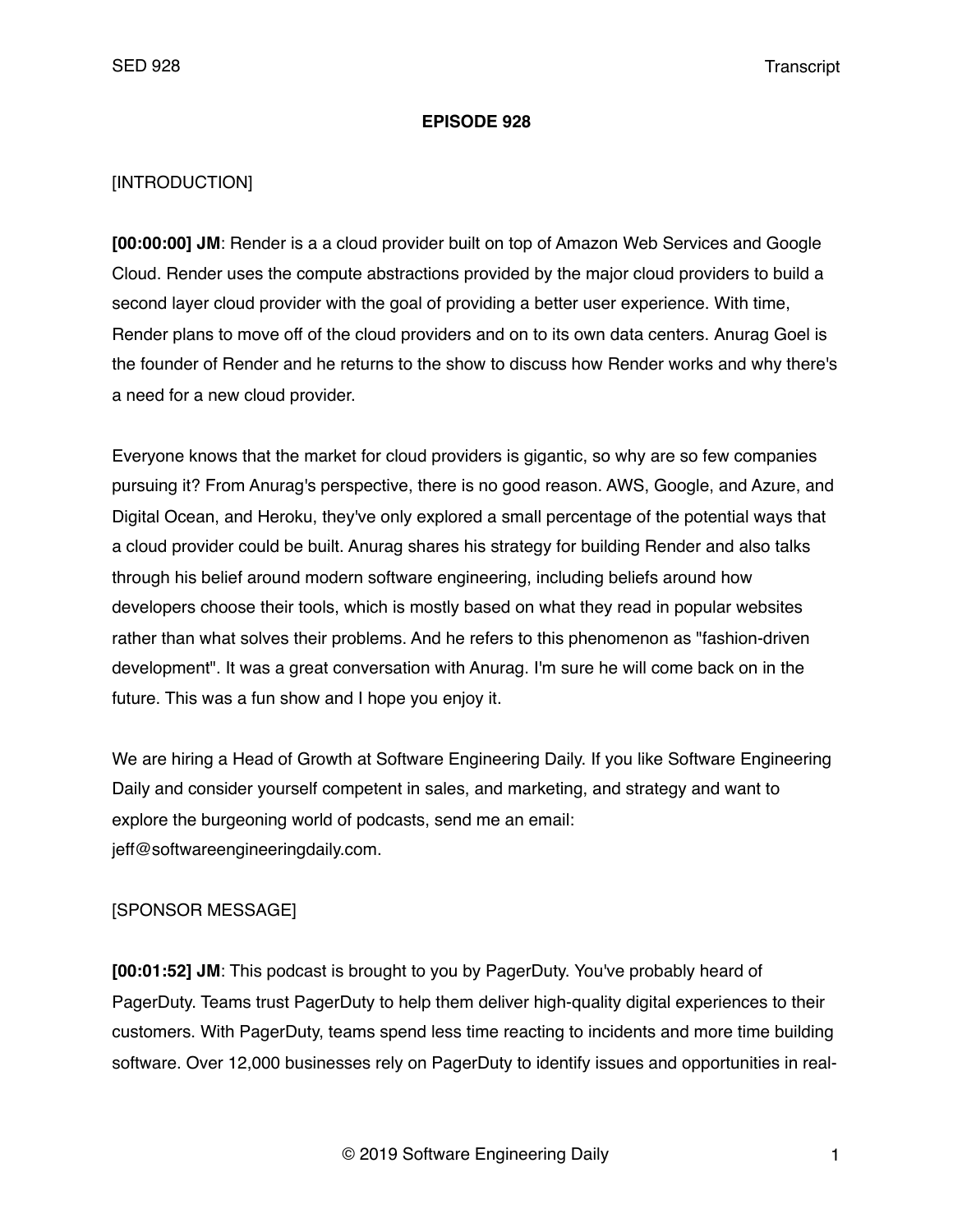time and bring together the right people to fix problems faster and prevent those problems from happening again.

PagerDuty helps your company's digital operations are run more smoothly. PagerDuty helps you intelligently pinpoint issues like outages as well as capitalize on opportunities empowering teams to take the right real-time action. To see how companies like GE, Vodafone, Box and American Eagle rely on PagerDuty to continuously improve their digital operations, visit pagerduty.com.

I'm really happy to have Pager Duty as a sponsor. I first heard about them on a podcast probably more than five years ago. So it's quite satisfying to have them on Software Engineering Daily as a sponsor. I've been hearing about their product for many years, and I hope you check it out pagerduty.com.

# [INTERVIEW]

**[00:03:19] JM**: Anurag Goel, welcome back to Software Engineering Daily.

**[00:03:21] AG**: Thank you. Really great to be back here.

**[00:03:25] JM**: Many people probably heard the previous episode. You talked at length about Render, the cloud provider you're building. Explain in a little bit of detail for people who didn't hear that episode, what does Render do.

**[00:03:37] AG**: Render is a really easy to use cloud provider that automates everything that you would otherwise do as part of dev ops engineering. So all you need to do with Render is push your code to GitHub and Render automates everything from there. This includes installing new versions of your apps, making sure you get zero downtime deploys, creating load balancers and automatically scaling your app horizontally and vertically and making sure your SSL and custom domains are set up correctly. Then giving you a lot of other features on top, like logging, and monitoring, and alerting.

**[00:04:19] JM**: You're a cloud provider that is built on other cloud providers.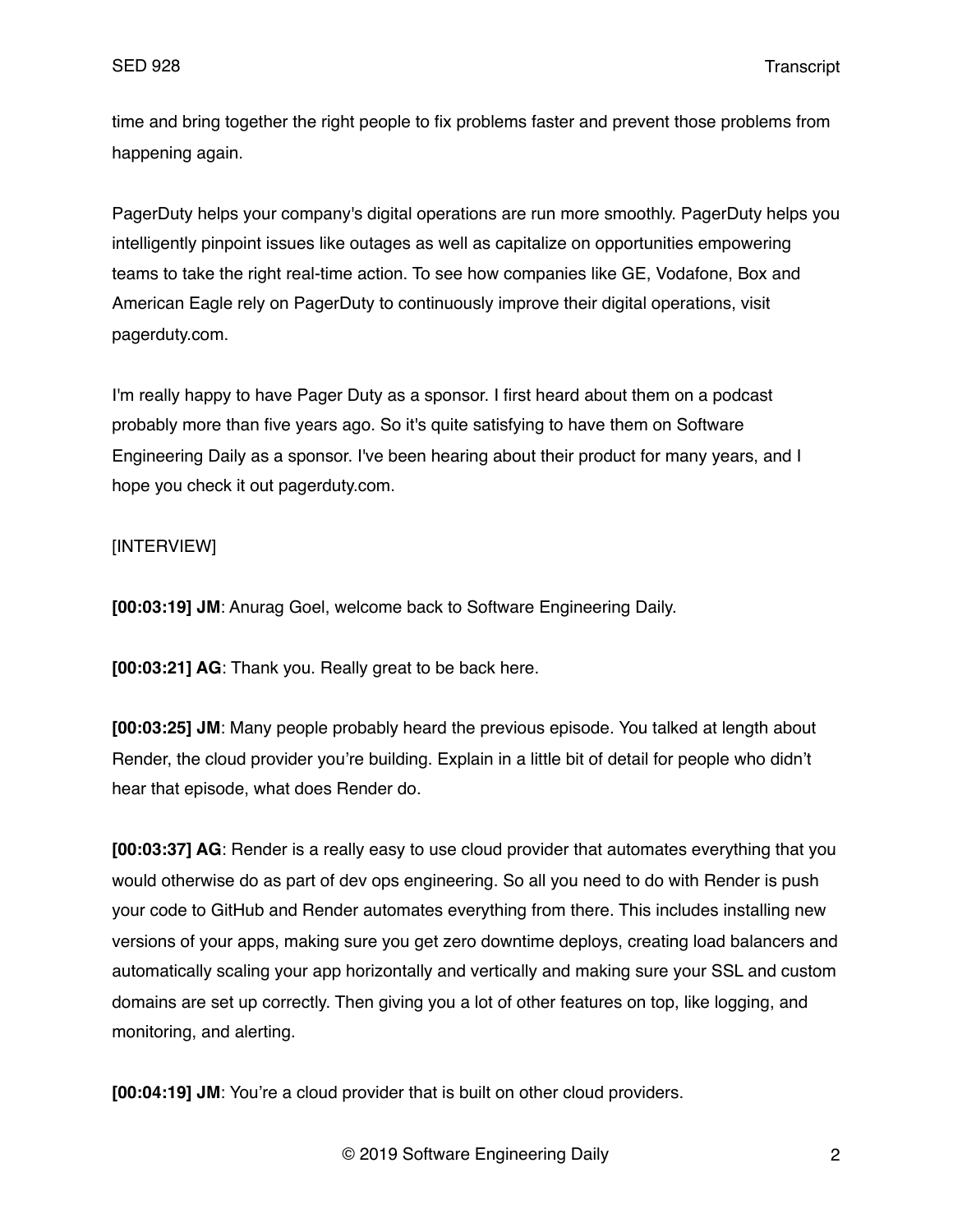**[00:04:24] AG**: For now, yes. Because we're a startup, we don't want to buy a whole server farm at the stage. So we're using other public clouds at a moment. At a certain scale, it would make sense for us to buy our own servers, and we'll get there when we get there.

**[00:04:45] JM**: Interesting. Now, you don't have to handle the problems of monitoring a data center today, but there are plenty of engineering problems that come from building a layer 2 cloud provider, building a cloud provider on top of EC2 and Google Cloud. What are some of the hard engineering problems that most SaaS startups wouldn't have to deal with that you do have to deal with as a cloud provider built on big cloud providers?

**[00:05:13] AG**: That's a really good question, and I don't know how applicable it is to most people in your audience. But we've encountered some really interesting problems in the past and we continue to encounter them every week pretty much. As an example, one of the things that we absolutely need to do is keep our user sites up even if our database goes down. We're using Cloud SQL, which does not have full high-availability. They have these maintenance windows where they just go down to upgrade even if you create a high-availability cluster. So it's "high-availability," and there's no way to avoid that with Cloud SQL.

So we had to re-architect our whole application to make sure that it was resilient to our database going down so that if your users are visiting your website, they have no idea that Cloud SQL is performing maintenance.

**[00:06:11] JM**: Are there a million high-availability SQL databases these days?

**[00:06:11] AG**: There are, and Cloud SQL claims to be high-availability, except for maintenance periods when they bring it down.

**[00:06:23] JM**: You think that's the case with the other –

**[00:06:26] AG**: No. We know that RDS does not have that issue.

**[00:06:30] JM**: Are you thinking about moving to RDS?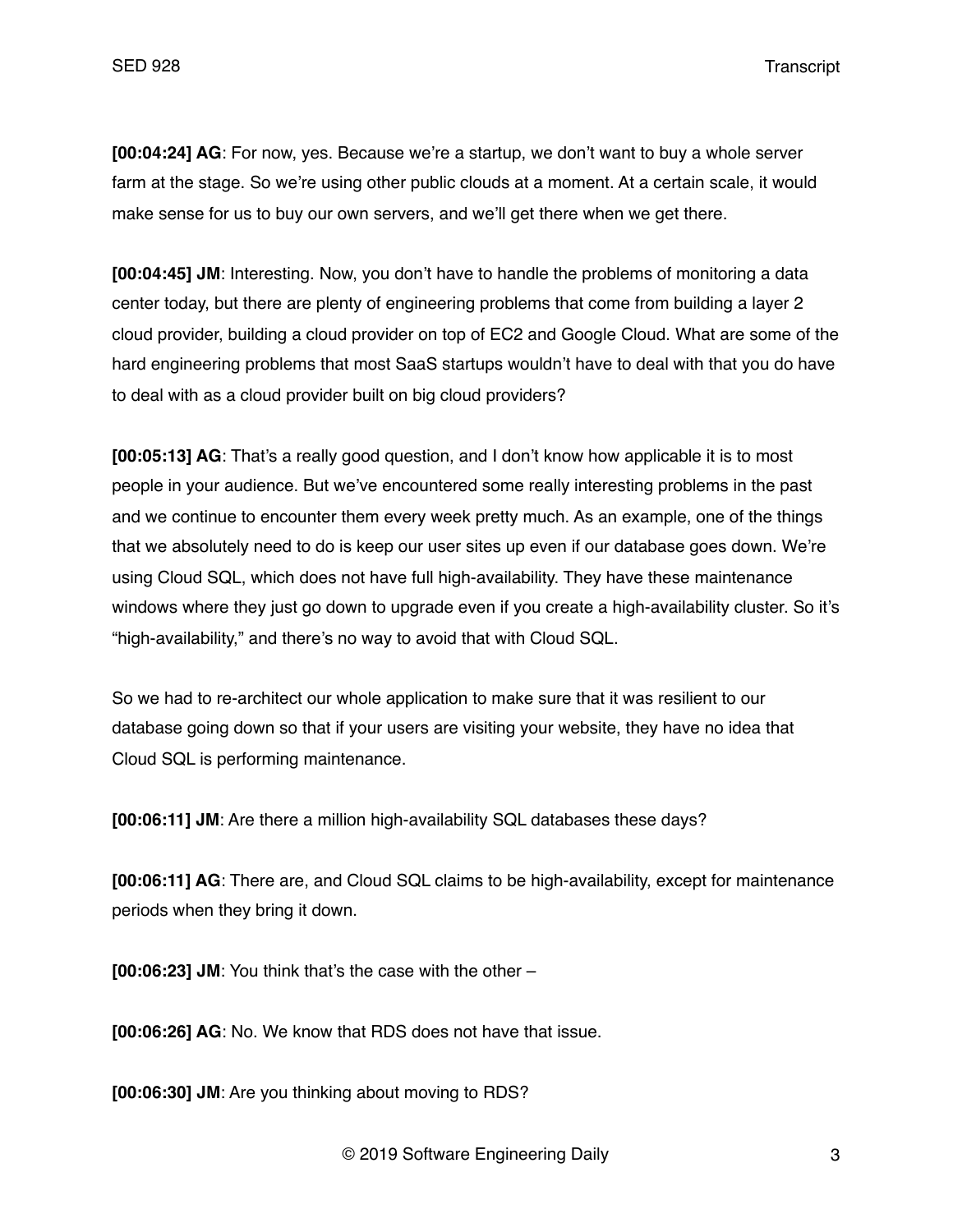**[00:06:31] AG**: No. We're thinking of managing our own PostgreS.

**[00:06:35] JM**: Okay. What would that constitute?

**[00:06:37] AG**: Oh, it's actually fairly simple. We already do it for a lot of other people. We started out on Cloud SQL back in the day, and then we didn't have databases for our users until later. That's why we're still on Cloud SQL. But now that we have experienced managing PostgreS databases at scale, we just want to transition to managing it ourselves even for our application databases.

**[00:07:06] JM**: Would that be some kind of circular dependency?

**[00:07:08] AG**: No, because it would run in an entirely separate cluster or environment and it wouldn't come into contact with any of the PostgreS instances that we run for our users. All our user infrastructure is completely isolated from Render's control plane, which is the one responsible for things like when you create a new service, or even when you create a new database, or when you look at everything in the dashboard. That's all the control plane, and that runs on a separate set of isolated nodes that have nothing to do with our user nodes.

**[00:07:48] JM**: So you said, Google, they take down their manage SQL service for maintenance?

**[00:07:55] AG**: Yes.

**[00:07:56] JM**: The entire service?

**[00:07:57] AG**: Yes.

**[00:07:58] JM**: Why would they need to do that? Can't they just roll it or something and like replicate your database while they're doing maintenance on your servers?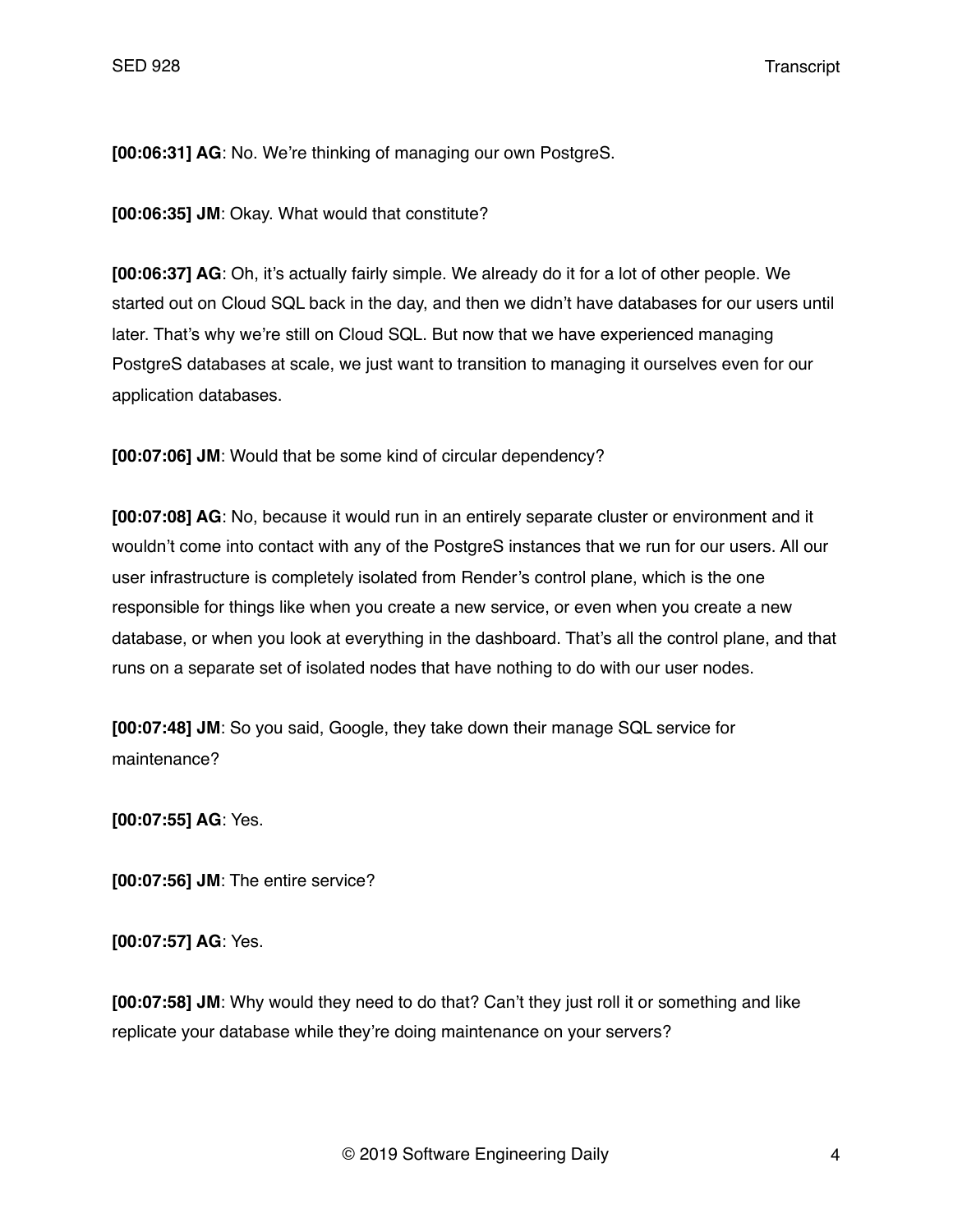**[00:08:10] AG**: It does require using things like streaming write-ahead logs and making sure that you coordinate updates and switch overs that way. I guess they just didn't build it that way from the start.

**[00:08:24] JM**: Have you talked to anybody on that team?

**[00:08:25] AG**: Not in the Cloud SQL team, no, but I've seen a lot of people complaining about this online and we're definitely affected by it just like all the other people and there's an open issue.

**[00:08:35] JM**: When these rolling maintenance windows happen, do your customer sites literally go down?

**[00:08:41] JM**: They don't anymore. But when we first encountered it like a year ago, we were like, "What's going on?" So now we built everything to be resilient to that kind of failure. Part of that includes very aggressive caching and making sure that we can detect drift across the database instances. So when they do come back up or if our caches are not fresh by the time they come back up, then we automatically catch up in terms of the whole infrastructure that is surveying our user traffic.

**[00:09:20] JM**: Is it routing logic's that's in that database? What exactly is it that would make you go down?

**[00:09:27] AG**: Right now, we don't go down if the database was down, but there are all kinds of things that we stored in the database. For example, what custom domain maps to which service in the backend? Something as simple as that, and whether a website is suspended by the user or suspended by a vendor even though the website itself is alive. Yeah. We have a feature where users can say, "Hey, I don't want to incur costs for this website, because I'm not using it right now and it's just a project that I will spin up later when I'm ready to work on it again." We have a lot of people sort of doing these side projects.

As soon as they decide that they would rather not pay for the service while they're not using it, we make it really easy for them to suspend it by just clicking a button. As soon as they do that,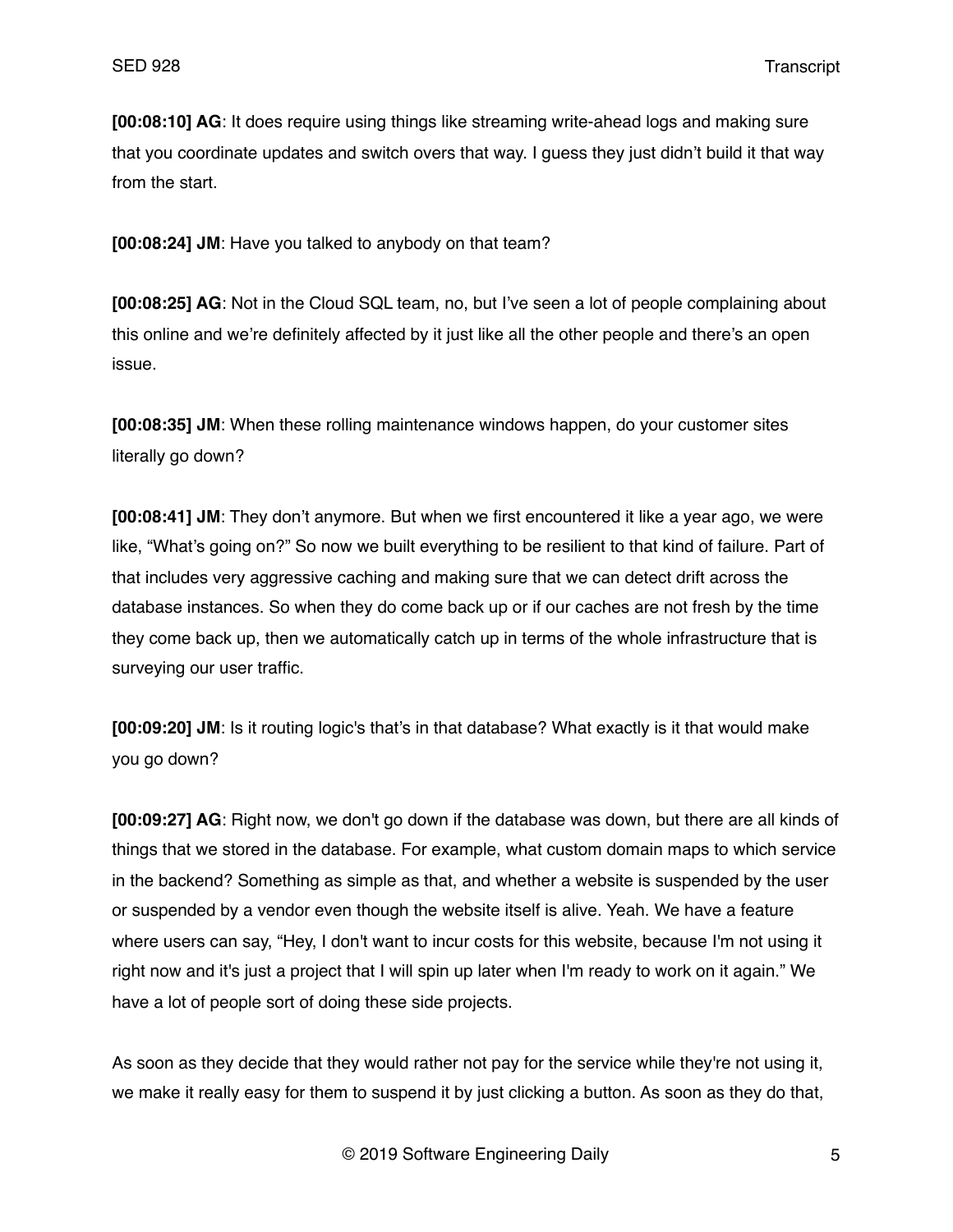we have to display to their users that this website has been suspended by their owner, the website owner, and that's a database call. At least it is, but it's also cache now.

**[00:10:39] JM**: Your mostly on Google Cloud?

**[00:10:41] AG**: Mostly. We use AWS for a few things, but most of our compute is on Google Cloud right now, but that's going to change soon.

**[00:10:49] JM**: Why are you on Google Cloud mostly?

**[00:10:51] AG**: Because when we started Render, we wanted – When I started Render, I wanted to make sure that I did not have to manage Kubernetes myself, because I've done that using kops on AWS, and this was two years ago, and the landscape has changed completely since then. But GKE was the only real viable option for managing Kubernetes or for running Kubernetes without having to deal with the headache of managing your own masters.

Kubeadm did not exist back in the day, and now you can upgrade your clusters with kubeadm, which is built into Kubernetes or as an official Kubernetes product. You can just upgrade your clusters using a single command using kubeadm, but none of that existed back in the day. So we decided to use GKE, which was better than any of the other managed solutions for Kubernetes. I think it still is even though it's suboptimal in a variety of ways.

**[00:11:49] JM**: This is narrative around Google Cloud, and, man, this is one of the problems with I guess people trying to report on the business of software. But the narrative is like Google Cloud is in third place. Will it ever catch up? It seems like a fairly misguided narrative to me for many, many reasons. What's your perspective on the "competitive dynamics" between Google, Amazon, and Azure, and other, I guess, prominent cloud providers?

**[00:12:23] AG**: Sure. I think that Google obviously does less than AWS, because they have a few years of catching up to do still for the stuff that they do end up doing on the backend. So things like just basic instances, VM instances, and networking, and storage. I felt having worked with both AWS and Amazon, I felt that Google does things slightly better. I also think that their UX, even though it is kind of still in the bad category I'd say, it is not as bad as AWS.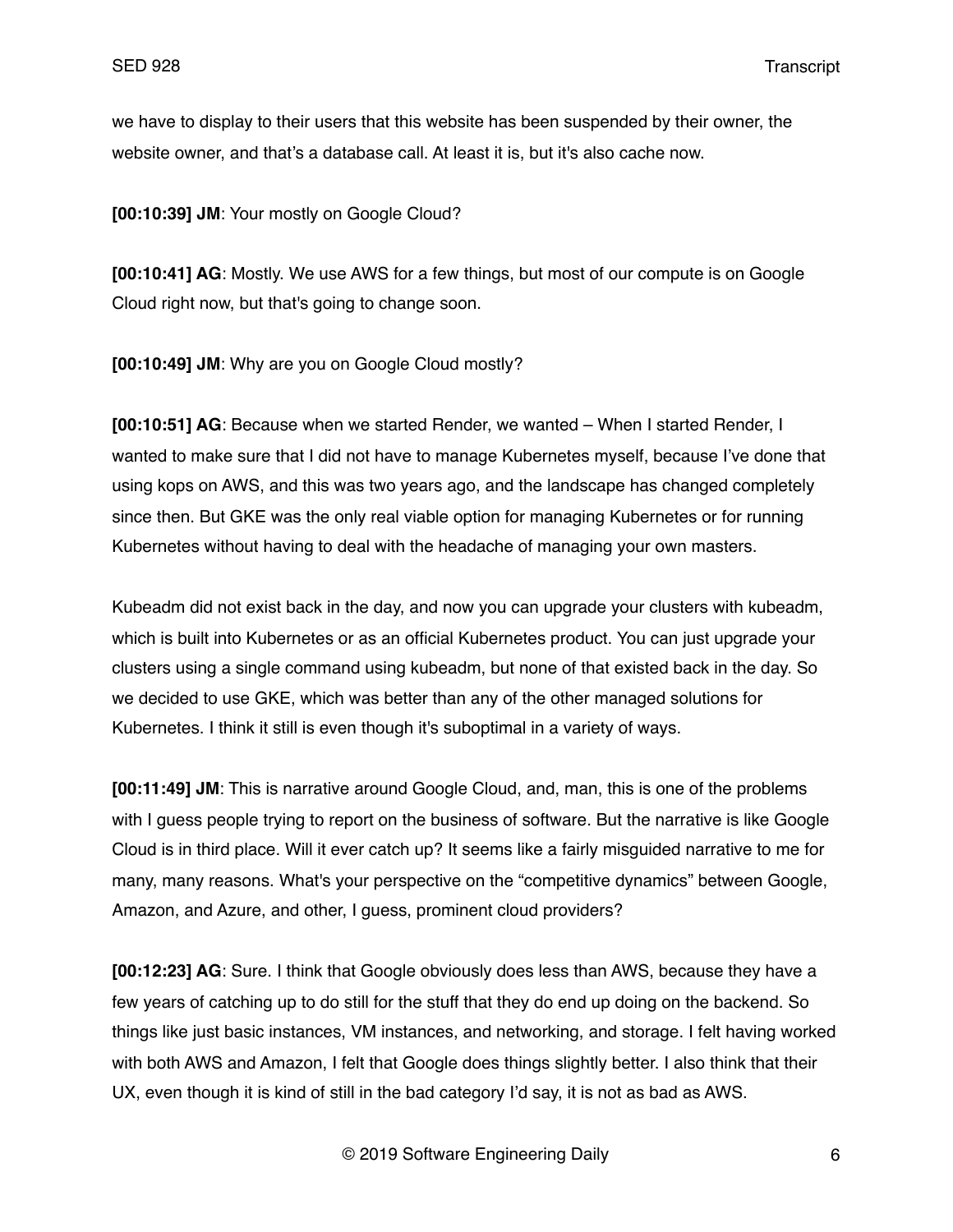**[00:13:05] JM**: It's at least looks deliberate, rather than like the Chinese food restaurant menu of AWS.

**[00:13:11] AG**: Yes. So when you login – I mean I hope that they are able to improve it, but when you login, you don't get bombarded by 500 services and you're able to easily pin the services that you – Something as simple as that is like so useful but it's just hard to do, and AWS doesn't seem to care about that.

Anyway, I think Google is good when it comes to the services that they do have, but then they have these issues with higher-level services like Cloud SQL where they just bring the database down for maintenance and you're paying for a high-availability instance, but it doesn't matter. Then there are also issues with things like Google Cloud registry. I think that the contain registry compared to ECR, which is Amazon's container registry. I think that the feature set we've found, that the feature set in Google's container registry is limited compared to a AWSs version permissioning is often limited in these versions. But networking and networking speeds and being able to easily manage those networks, we found that it's easier to do on Google versus AWS.

**[00:14:34] JM**: I was talking to somebody who builds a managed Kafka at a conference recently, and they were saying that there is – If you're building managed services, like if you're one of these companies that's building a managed service that you're delivering over Amazon or over Google, you have to be – If you're building a database that your – Let's say you're CockroachDB. I was not talking to CockroachDB, but they were saying there are these really lower level things about the cloud providers that you will only discover if you are trying to build a service that is offered on both Google and Amazon, such as they handle disk differently.

**[00:15:19] AG**: Oh, completely. Yeah. As an example, Google's persistent disks are much more expensive than Amazon's. So SSD disks on Google are almost 2X the cost of AWS SSD disks. Having said that, Google has this feature which is much better than AWSs, which is being able to connect the same disk to multiple VM instances in read-only mode. So you can create a disk, populate it with, let's say, a large dataset, and then you can connect that disk, mount that disk to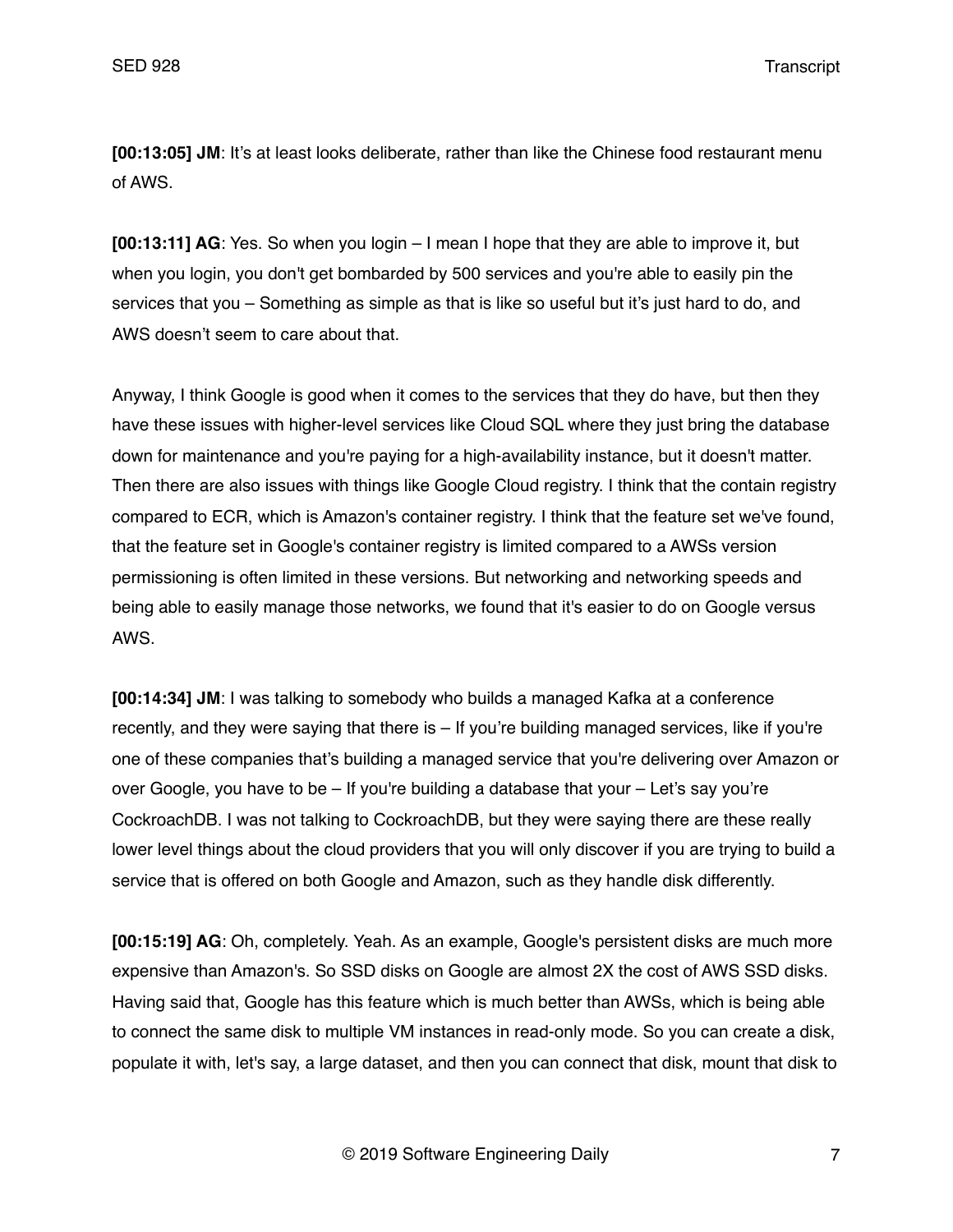multiple machines in parallel who can all read the same dataset at once. So you don't have to create multiple copies of that data. You can't do that on AWS.

**[00:16:07] JM**: Is there anything that you can't get out of this, like all these programmable infrastructure? When you moved to physical server sometime in the distant future, is there things that you're looking forward to having the ability to modulate, or is it just about price?

**[00:16:24] AG**: No. It's actually much more about control also. For example, let's take GKE, and we've been working with GKE for a while now. The current default version of GKE is 1.13, and Kubernetes 1.13 was released 10 months ago. We're now on Kubernetes 1.16. So we're three versions and 10 months behind, which means we don't have access to any of the new features, and stability fixes, and bug fix, and security fixes that all the new versions have.

You also cannot, for example, run anything other than Docker containers on GKE. So if you wanted to try a new container runtime, you can't do that. Now granted very few people actually want to do that, but for someone like us who's running multitenant workloads across the cloud or across multiple clouds, we want to experiment with different container runtimes for performance, for security, and we just can't do that on any of the managed Kubernetes solutions. So we have to run our own Kubernetes, because Kubernetes natively supports these things, and GKE has chosen to not support them.

Another big limitation is being able to control the feature gates that the kubelet, which is actually an agent running on every Kubernetes VM. Being able to control the feature gates that that kubelet enables on those nodes. You can't do that with GKE. This means that you can't try out experimental features unless maybe they have liked some versions in alpha. Some Kubernetes versions that are marked alpha, and you can try them in a separate cluster, but those clusters disappear after 30 days. So you can actually test any non-stable features according to – The stable according to Google. You can test any of them in any of your permanent clusters.

**[00:18:29] JM**: That sounds appealing. That said, you read the story about Dropbox moving off the cloud, right?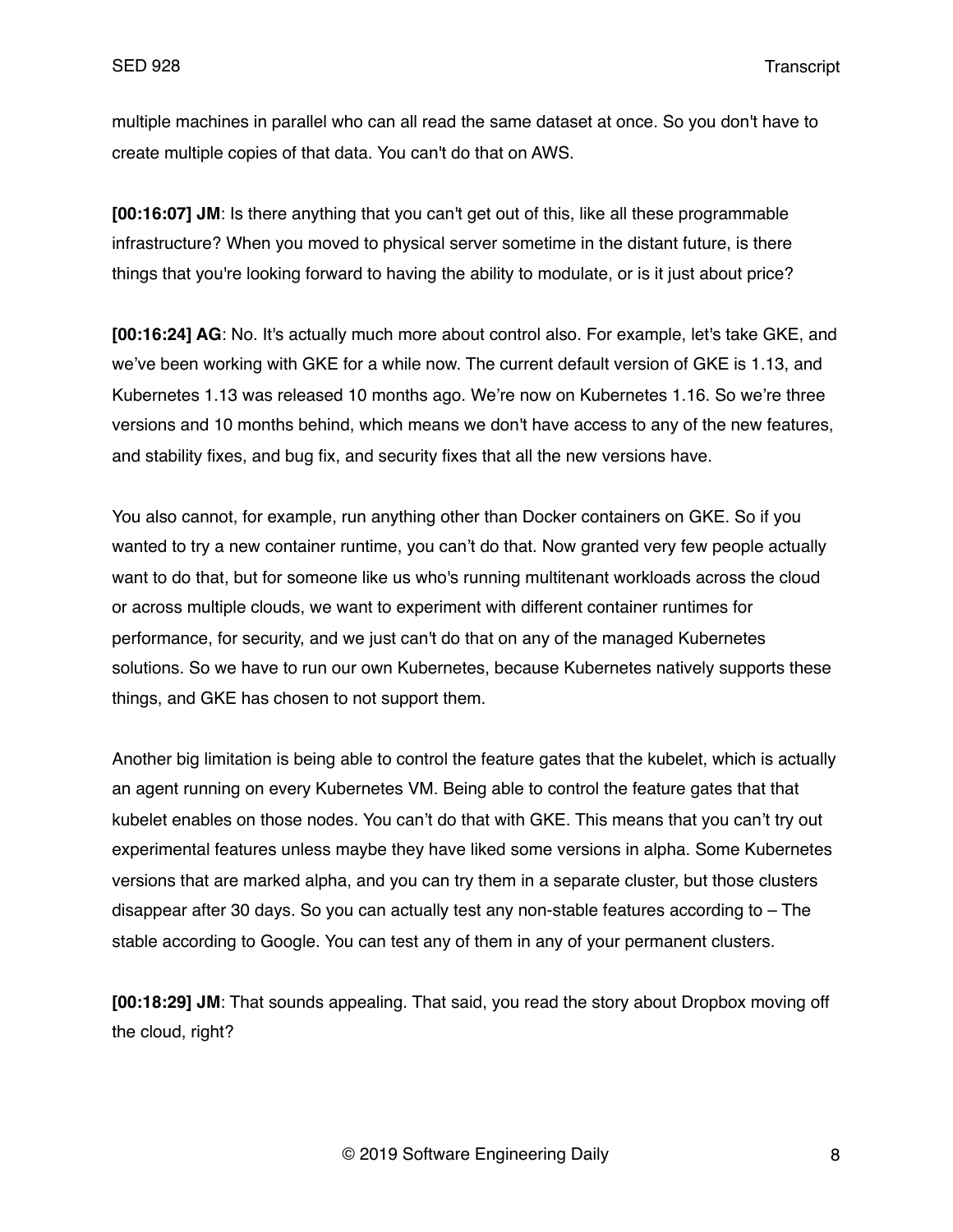**[00:18:34] AG**: Yeah. I know the CTO of Dropbox at the time who was responsible or – And I also know other people there who ended sort of making that migration happen.

**[00:18:47] JM**: That sounded really hard.

**[00:18:48] AG**: It was. It was a lot of work, but I think that Dropbox, if they had to do it all over again, they would still choose the same path. It's the same for us. We know it's a lot of work. Even, I mean, running a cloud provider on top of Google is a lot of work. But I think that it needs to be done for the user experience that we want to provide to our users.

Another example is being able to resize disks on-the-fly without having to bring an application down. The ability to do that is available in newer versions of Kubernetes. Google Cloud does not support that right now. But that is so critical to the UX that we want to offer to our users.

**[00:19:35] JM**: You said versioning what?

**[00:19:37] AG**: Being able to resize.

**[00:19:39] JM**: Oh, resize.

**[00:19:39] AG**: Yeah. So let's say you have a database that you initially allocated a hundred gigs of space for and you've grown faster than anticipated, and now you want to resize the disk for that database. What are you going to do if you want to make sure that resize happens without the database going down? You can't do that on GKE today. But if you are managing your own Kubernetes cluster, you'd be able to do that.

Some of the other issues are lack of visibility into Kubernetes masters. So GKE, one of the biggest advantages that they claim, they have – I think it is actually somewhat useful, is that they manage Kubernetes master nodes for you. This means that they don't even give you access to Kubernetes master nodes. You can't SSH into mem. You can't log into mem. You don't have any access to the logs that Kubernetes documentation says you should check if something goes wrong. All the logging that they do is through Stackdriver, but that's not comprehensive, and I personally think that Stackdriver has lot of UX improvements to make. I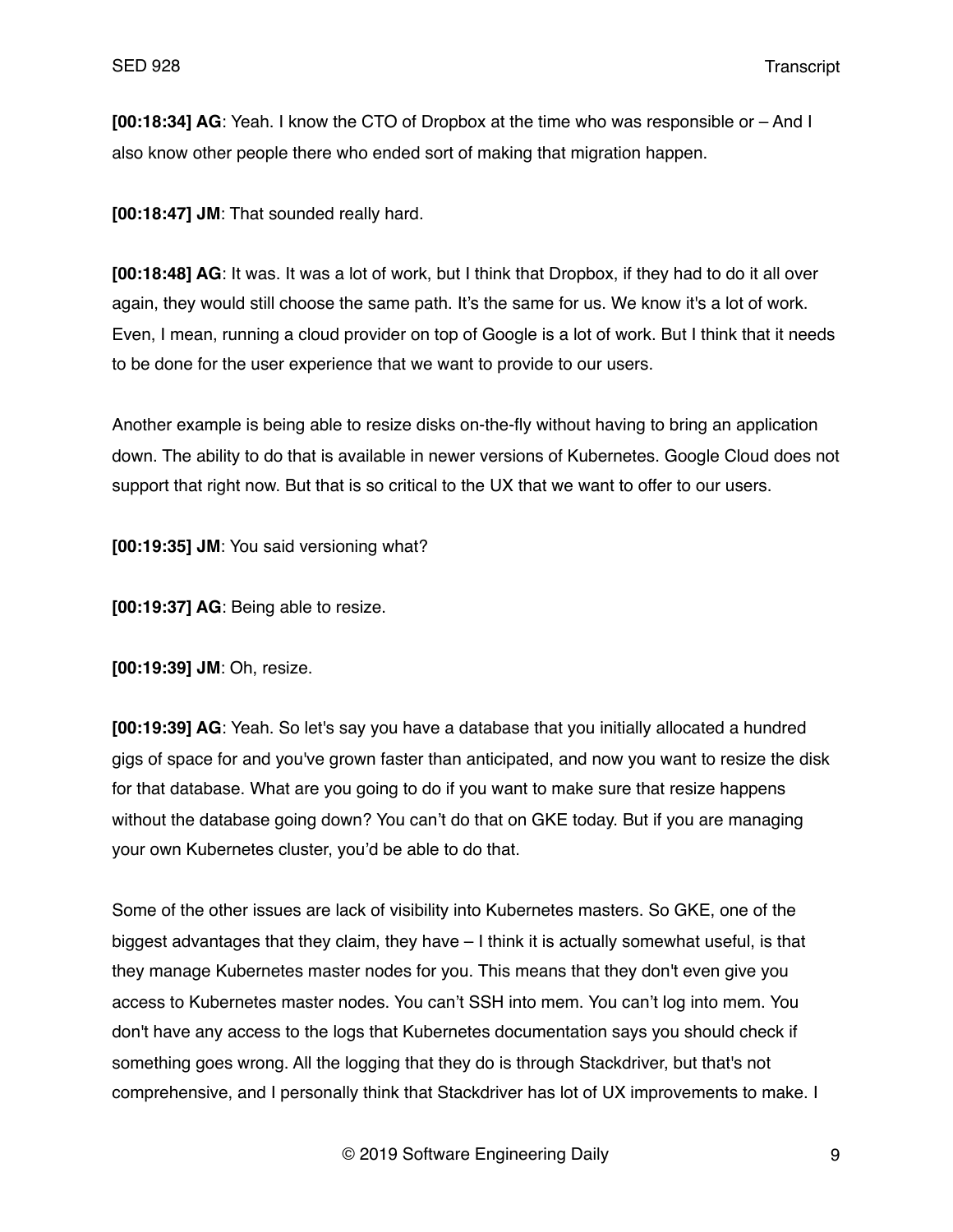would rather use the native built-in Kubernetes logging than the Stackdriver UX, which is just slow and hard to deal with.

**[00:21:03] JM**: It's good that you have to dog food all these different UI experiences, because it's going to teach you what the right way to build a cloud UI.

**[00:21:10] AG**: Oh, it's great. Yeah. I mean, this is how Render started. I had to build out applications over and over and over again and deploy them on all these cloud providers. It was painful. It was mind numbing. It was error-prone. It was repetitive, and it doesn't have to be that way. That is when I decided that, "Look, lets us do something about it," and that's how Render came about.

## [SPONSOR MESSAGE]

**[00:21:42] JM**: LogDNA allows you to collect logs from your entire Kubernetes cluster in a minute with two kubectl commands. Whether you're running 100 or 100,000 containers, you can effortlessly aggregate, and parse, and search, and monitor your logs across all nodes and pods in a centralized log management tool.

Each log is tagged with the pod name, and a container name, and a container ID, and a namespace, and a node. LogDNA is logging that helps with your Kubernetes clusters. There are dozens of other integrations with major language libraries, and AWS, and Heroku, and Fluentd and more.

Logging on Kubernetes can be difficult, but LogDNA simplifies the logging process of Kubernetes clusters. Give it a try today with a 14-day trial. There's no commitment. There's no credit card required. You can go to softwareengineeringdaily.com/logdna to give it a shot and get a free t-shirt. That's softwareengineeringdaily.com/logdna.

Thank you to LogDNA for being a sponsor of Software Engineering Daily.

# [INTERVIEW CONTINUED]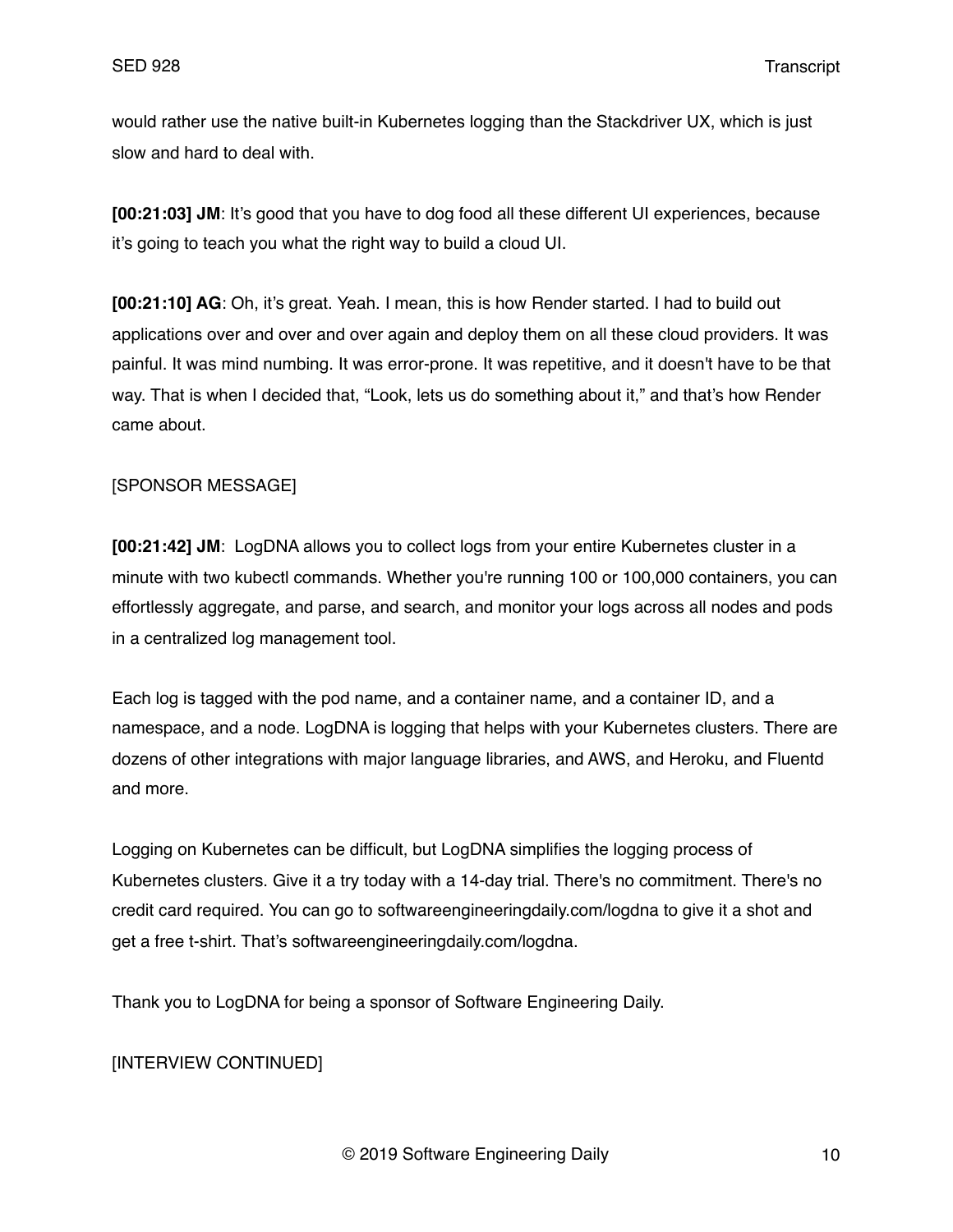**[00:23:01] JM**: You talked a lot about Kubernetes there. We had a conversation about Kubernetes and how people are trying to figure out what they should run. Should they run their own Kubernetes? Should they go to a managed cloud provider? Should they run their own Kubernetes on top of a cloud provider? Should be used Fargate? Should they use a service mesh? What are some of the misconceptions about running infrastructure that you can opine about?

**[00:23:34] AG**: Sure. I think the we live in an era of FDD, which is fashion-driven development, and it all has to do with what you see and hear in the press about serverless, and about Kubernetes, and about Fargate. It's very easy to fall into the trap of thinking that you need to use Kubernetes, because all the cool kids use it. But my personal opinion, and obviously this is extremely biased, because I run a cloud provider that does not require you to use Kubernetes. But my personal opinion is that you're just fine without Kubernetes for 80% of the companies out there. You can get by by using just whatever Render has to offer.

We've actually had users move over from GKE to Render, and a major presidential campaign just moved over from GKE to Render because they didn't want to deal with the complexities and the issues of GKE.

**[00:24:50] JM**: That's funny. People are like, "I don't want to manage Kubernetes. So I'll go to GKE." But the reality is you shouldn't be managing a managed Kubernetes.

**[00:24:59] AG**: You shouldn't, and I think managed Kubernetes is it's almost like Tesla calling their cars autopilot. It's not really autopilot. It's just sort of assisted driving, and I think that that's terrible marketing term when they say autopilot, because it kind of lulls people into a sense of, "Oh, I can just drive without keeping my eyes on the road," and we've seen people die because of that.

Now, obviously, managed Kubernetes is a lot less consequential in that sense. But I think that managed Kubernetes isn't truly managed. All they do, all GKE does is manage your masters, and you don't have to run or manage your masters yourself. They'll say, "Oh, we auto upgrade your nodes for you. We auto upgrade your masters for you." But this used to be a good thing and a valuable thing two years ago with Kubernetes and kubeadm.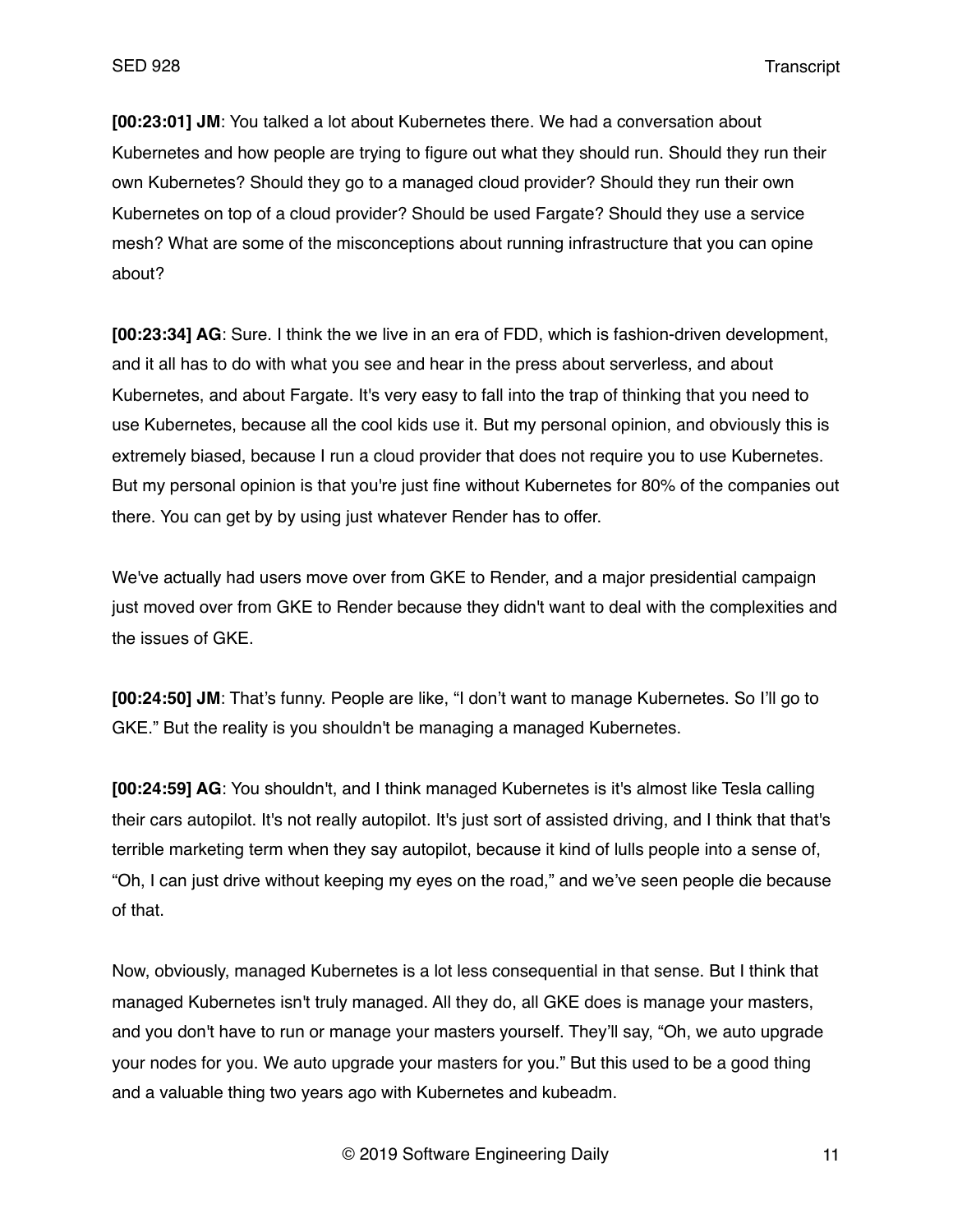A lot of other tooling that has evolved over the last two years, you actually don't need GKE anymore if you want to run Kubernetes. Kubeadm, for example, has the ability to run highavailability masters and it has a single command to update all the masters. This is something that is built into Kubernetes and a Kubernetes native tool. GKE, which has been claiming that they make this easier, that that advantage doesn't exist anymore.

Even with managed Kubernetes, you have to deal with bugs in managed Kubernetes, and then you have to deal with the lack of missing features from the latest releases that we just talked about. Then you have to figure out sort of how to debug problems with masters, and there are other issues. You cannot – On GKE, you are kind of forced into the stack driver logging and monitoring ecosystem. I mean, sure, you can run Datadog yourself, but then GKE isn't making that easier for you. You still have to run Datadog yourself. So you end of managing Kubernetes regardless of whether you are on a managed Kubernetes or running a Kubernetes cluster yourself.

**[00:27:12] JM**: A fashion-driven development thing certainly resonates with me, and I feel really victim to that early on in the podcast where I think I still fall victim to it all the time, because the marketing messages just barrage me. To some extent, I'm selling this stuff on the podcast. But also it's easy for us to take that perspective, because we – The way that software is built in Silicon Valley is fairly different.

I mean, at least the software that gets talked about the most in Silicon Valley is fairly different than the way that, frankly speaking, most software is built. Like software companies in the Midwest, or big banks, or these enterprises that have such a variety of old and new workloads.

With those kinds of companies, I can see it much more actually like being practical to manage your own Kubernetes, or to have an open shift cluster. How broadly applicable do you think what you just said is?

**[00:28:14] AG**: I'd say even in the valley, it is applicable and that people are realizing that managed Kubernetes is not a panacea, the serverless is not a one-size-fits-all, and there was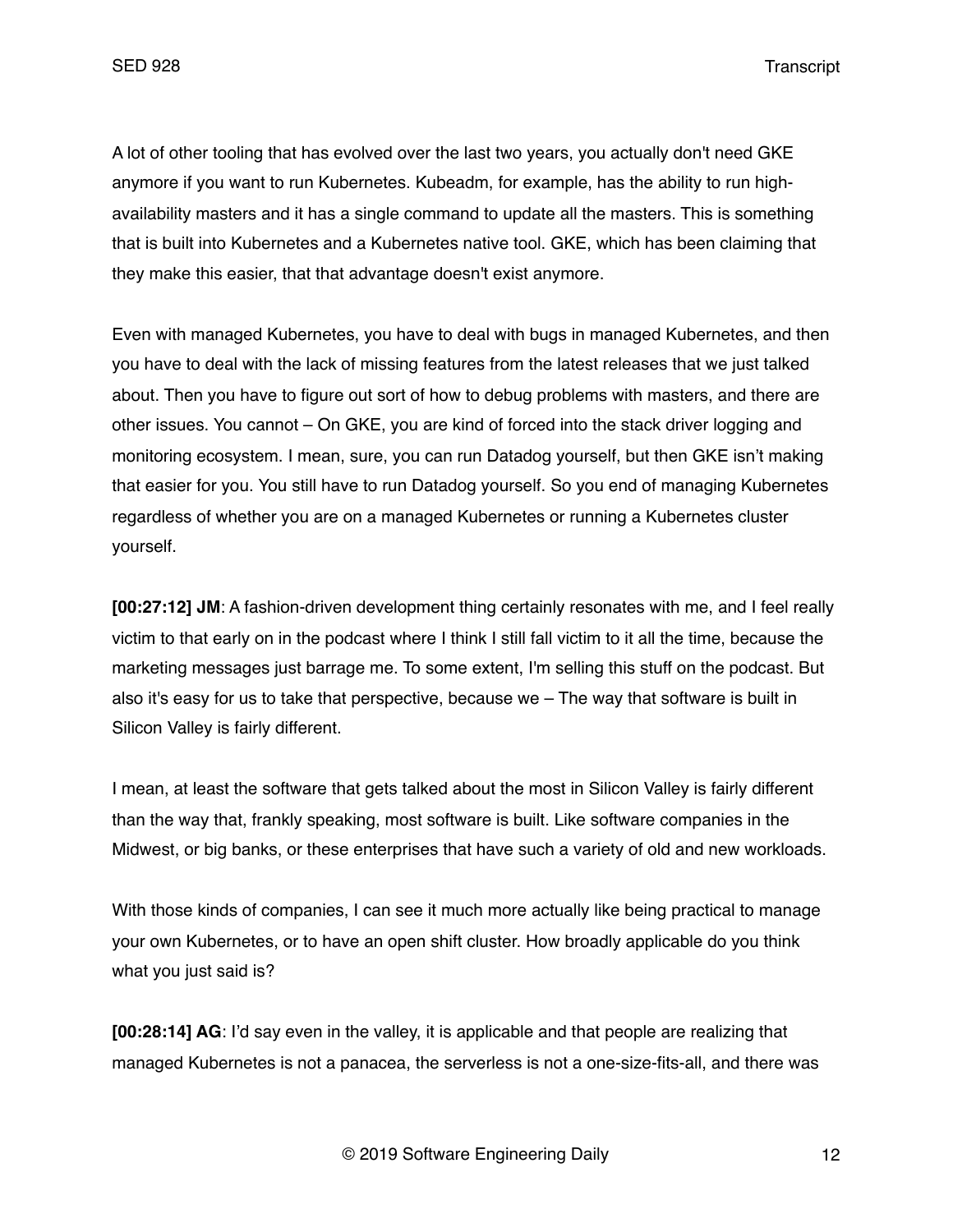just an article on Hacker News yesterday which got 1,500 upvotes, and the article's title and the summary in thesis was Serverless: Slower and More Expensive.

**[00:28:39] JM**: I saw that.

**[00:28:40] AG**: Yeah. The fact that it got 1,500 uploads counts for something. I think a lot of people have faced that in their own experiments with serverless. But AWS would have you believe Lambda is a solution to everything, and they talk about it at Reinvent, and they about how it's changing software development everywhere. The reality is that it is not suitable for the majority of workloads. I think serverless had its place. I think serverless is great if you want to spend up a lot of parallels compute instances and run computations, large computations in parallel and have all the results be eventually concatenated and orchestrated by your application.

For data apps, actually it can be very helpful, because you don't have to spin up a ton of VM's. But on the other hand, for something like a simple web server, you should really not be using serverless or Kubernetes even. I mean, if you don't want to use Render, use Heroku. You won't get a bunch of features that that vendor has that Heroku is missing. But I would still recommend trying Heroku or Render before you move to GKE or run your own VM's or serverless.

**[00:29:58] JM**: I love that you say that, because I listened back to our episode recently. You spent so much time in that episode dunking on Heroku.

**[00:30:04] AG**: I mean, I'm happy to go into why I think that Heroku is no longer suitable. It was great for 2010.

**[00:30:13] JM**: We did plenty of that in the last episode. People can listen back to it. Trust me. I generally agree with you. I mean, speaking as somebody who has most of my workloads on Heroku. Bu you kind of took my question in different direction than I anticipated it. What I was trying to ask is like if I'm a bank in the Midwest, or not in the Midwest. I'm bank in whatever. I'm a gigantic bank. I should be thinking about Kubernetes. I should be thinking about open shift and managing my own stuff. A bank shouldn't be trying to migrate all their workloads to Render, or Heroku, right?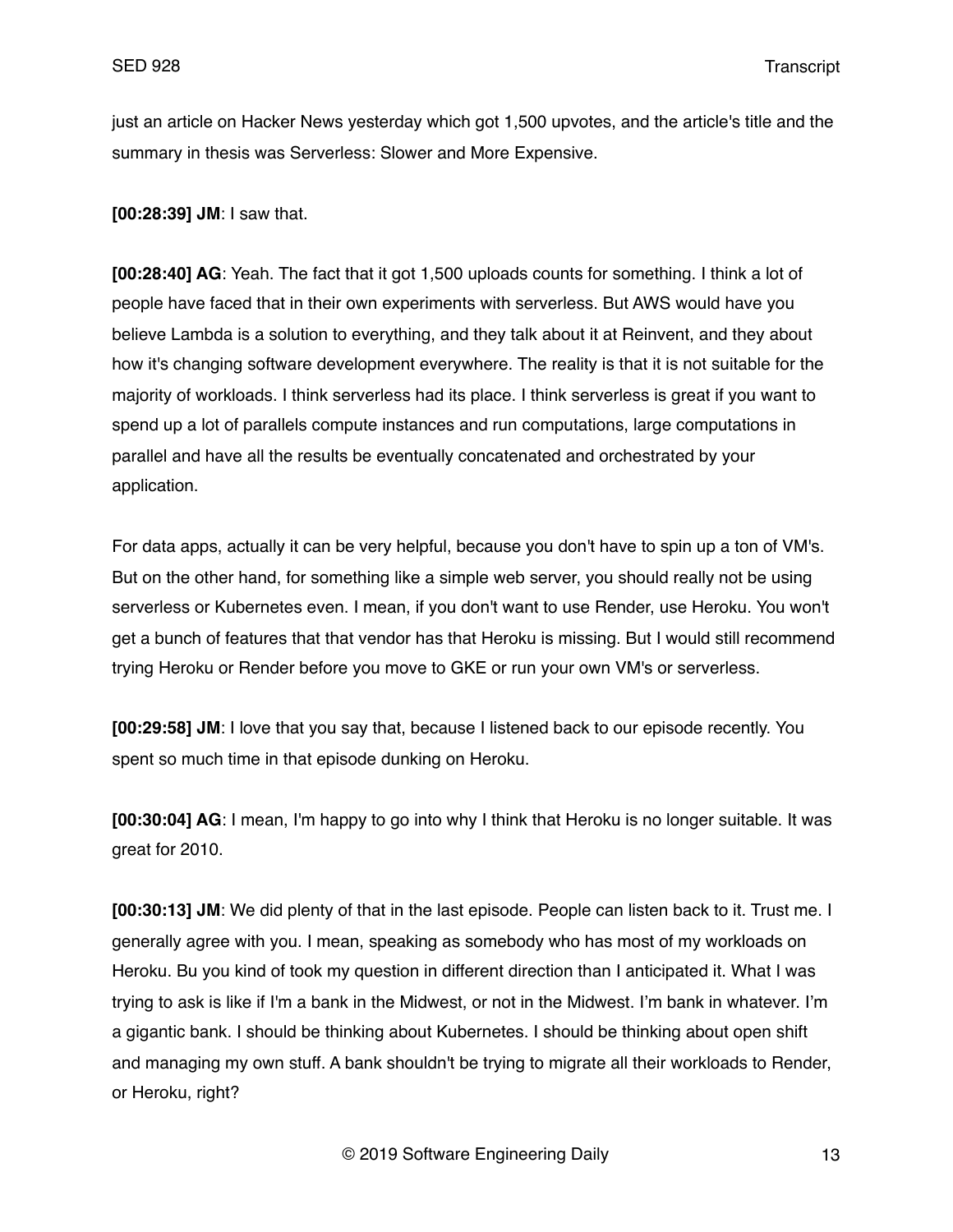**[00:30:47] AG**: I'm not so sure about that, but obviously am biased. I think that it is possible for even banks that are very security conscious to run workloads in the cloud. Now, historically, they haven't, and there are all these sort of fear, uncertainty and doubt points that come up when they think about moving to the cloud. This is why I think the majority of enterprise workloads still running data centers. They still haven't migrated to the cloud. But that's changing, and we are seeing more and more workloads migrate to the cloud.

Now, banks have large teams that have teams of dev ops engineers, and I think that for those organizations that have dev ops expertise and huge gigantic teams have dev ops engineers already, it actually does make sense to use that dev ops expertise and figure out what the best solution is for you. Now, I don't think that it's a straightforward choice between moving to the cloud versus running everything on-prem.

I think that you have to sort of figure out what is it in your application that requires you to run either your own data centers or in the cloud. It doesn't have to be either or. It can be a hybrid cloud as we are seeing over and over again. There are multiple companies that are using hybrid clouds and they run some workloads in their data centers. Then AWS and Google and all these other cloud providers have ways to connect their data centers through a private network to their workloads in the cloud. For example, if Goldman Sachs needed access to Spanner, they're not going to run that in their data centers. They can't.

**[00:32:30] JM**: Right. Yeah. It'd be interesting to watch. I don't know how much of the lack of adaption is due to fear, uncertainty and doubt and how much of it is due to just slowness, or like inertia in the way things are done.

**[00:32:47] AG**: I would say a lot of it is because the latter as well, and it's because you shouldn't try to fix something that isn't broken. So if you have infrastructure that's already running on your data centers, you have to have a really good reason to move that to the cloud. Especially when you're a large bank, there are a lot of considerations that go into making that happen. So this is where you see giant sales teams from Google and AWS and implementation consultants and sort of entire hordes of people trying to work with these banks and these hospitals in large organizations and trying to move them to the cloud.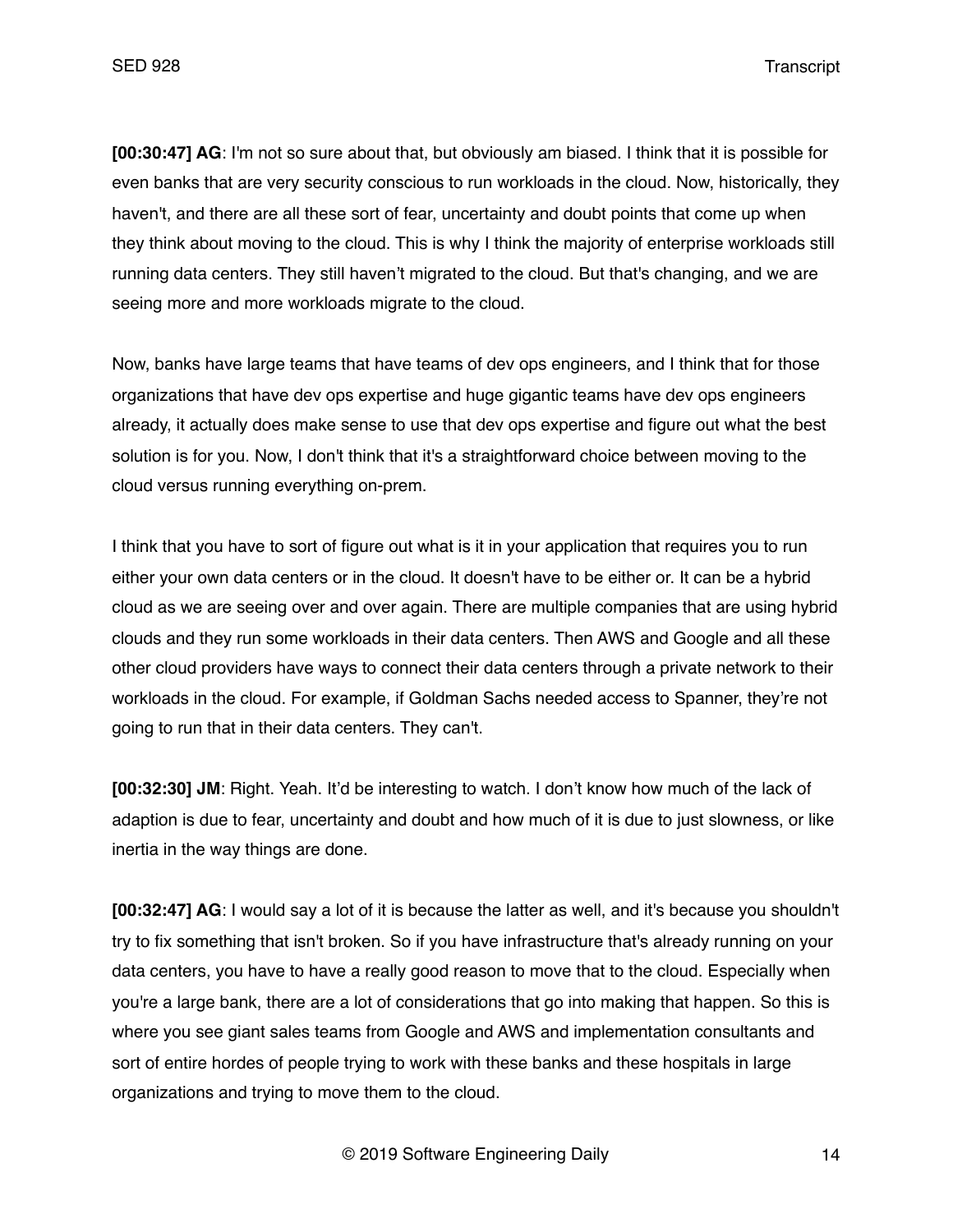**[00:33:33] JM**: Now that we're on that topic, you haven't mentioned Azure. Azure seems like the company that's best equipped to deploy these armies of partnership consultants and integration specialists to the banks, because they have these – As I understand. I don't know much about this area of things, but they have really well-defined sales channels for Microsoft database agreements, and Microsoft Office agreements, and Microsoft operating system agreements. From what I understand, this is what makes Azure such a force to be reckoned with. It's not necessarily their technical chops, although Microsoft certainly has those and they'll catch up to AWS and Google on the technical front over time. But Microsoft has the sales channels. Is that right?

**[00:34:25] AG**: That's absolutely correct, and this is why Azure is the number two cloud and it's growing faster than – I believe, in the last quarterly report, their growth was very impressive and it might've been higher than Google's, but I have to look that up.

**[00:34:42] JM**: Do you have any context on like what are they selling to these banks and stuff? I guess it's just straightforward like VM's and stuff?

**[00:34:51] AG**: Yeah. I think that they – Well, it's a variety of things, because there's also this thing called Azure App Services, which is sort of like Heroku, which is sort of higher-level. It's like Elastic Beanstalk. Like AWSs Elastic Beanstalk, or Google App Engine. But I've heard from people who use it that it isn't quite suitable or it's too expensive for what it is. But I think that Azure can sell multiple things to the cloud and to these vendors. This includes everything from perhaps even bare-metal all the way to a fully- managed cloud, like Azure App Services. Now they own GitHub, and that has to count for something.

**[00:35:39] JM**: What are the synergies that you predict from that acquisition?

**[00:35:43] AG**: The first one, which I believe has kind of come to pass already is the CICD piece, which GitHub introduced recently. I'm not completely sure how much of an overlap in terms of functionality there is with GitHub CICD and Azure dev ops, but I would not be surprised if there were a lot there, and that GitHub CICD sort of became the default Azure dev ops solution. Longer-term, who knows?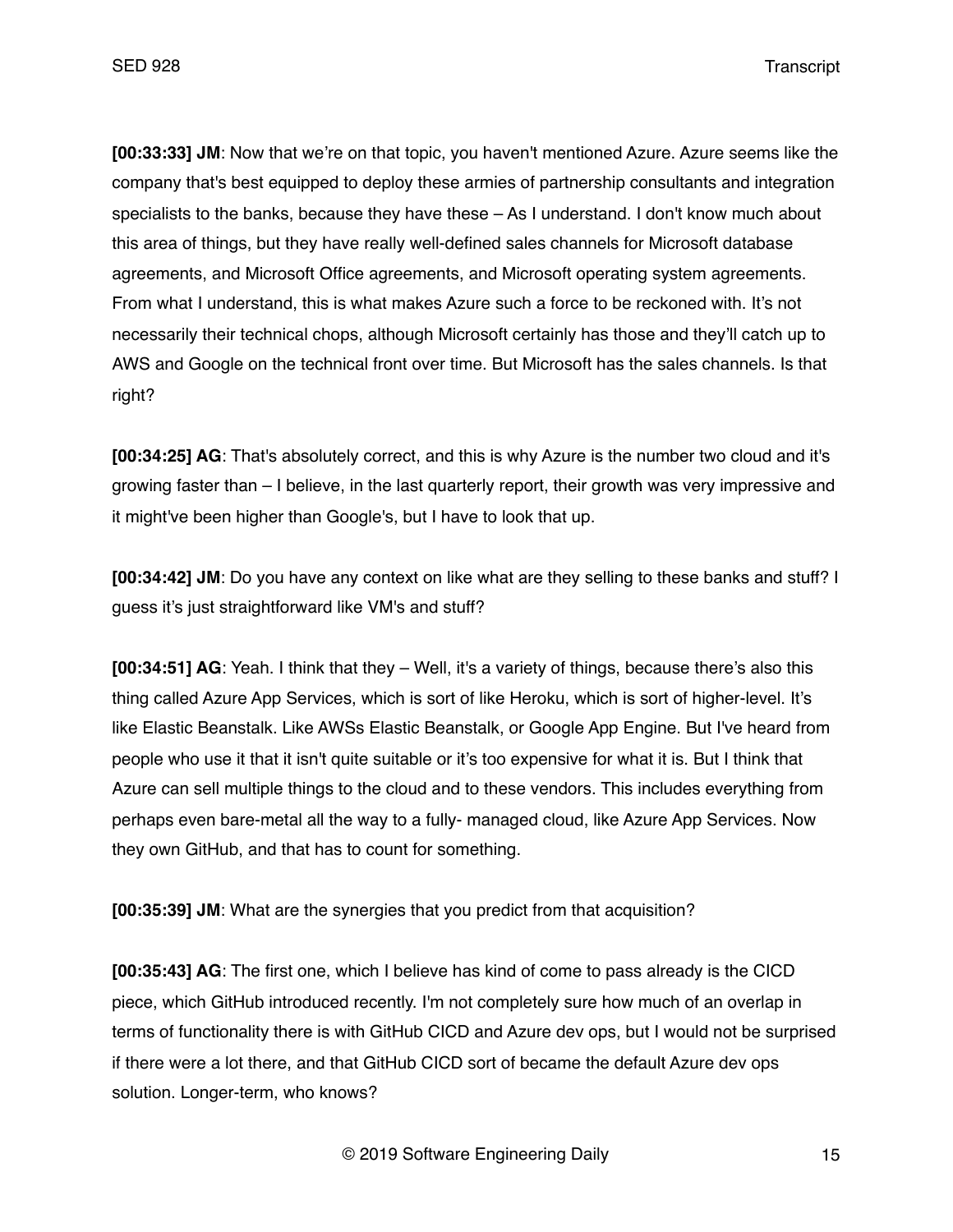I mean, you can always imagine GitHub integrating with Azure container registry, or integrating better with Azure app services. It remains to be seen. Now, it's hard, because it's going to be hard for GitHub to do this sort of unilaterally, because there are so many developers using it who will raise a big stink about it if GitHub tries to push Azure on people. They might have to launch their own rebranded versions of Azure services, which will be interesting.

**[00:36:45] JM**: What do you mean?

**[00:36:47] AG**: Azure dev ops might be rebranded as GitHub actions.

**[00:36:50] JM**: No!

**[00:36:52] AG**: I mean, I don't know if that's going to happen, but it could happen. It's in the realm of –

**[00:36:58] JM**: We were talking about fake products being sold on Amazon earlier today already.

**[00:37:03] AG**: Well, I mean it's not a fake product.

**[00:37:06] JM**: It's a rebranded product.

**[00:37:08] AG**: It's a rebranded.

**[00:37:09] JM**: Oh, yeah. That's what those Shenzhen vacuum cleaner salespeople told me.

**[00:37:13] AG**: I mean, we'll see. It's in the realm of possibility. I'm not saying it's going to happen, but I would not be surprised if it starts happening, because they bought GitHub for \$7 billion, something like that.

**[00:37:26] JM**: I think it was 7.5. Yeah.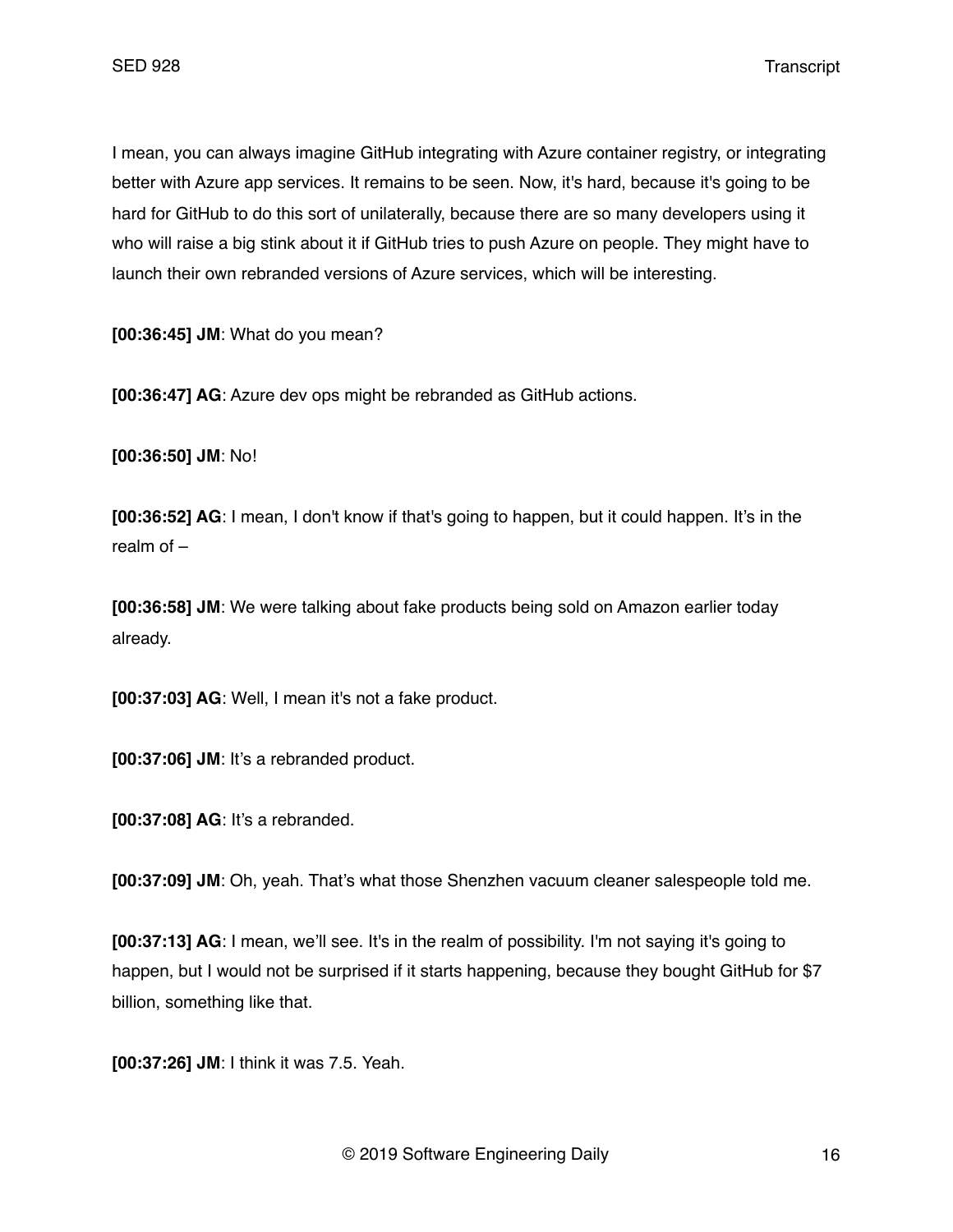**[00:37:26] AG**: 7.5, yeah. They have to do something with that.

**[00:37:30] JM**: What do you think of GitLab?

**[00:37:32] AG**: I think GitLab is not in fashion in the valley. No one I know personally uses GitLab, but I know a lot of render users who do. I believe that GitLab did really well early on to focus on CICD, and that was really their differentiating factor. So they've become really popular with organizations outside the valley that want a one-size-fits-all solution that takes care of all of their source control CICD container registry and stuff like that, and that has helped them become the big company that they are. I think the most recent round valued them at \$2 billion.

But my personal experience with GitLab has been somewhat suboptimal. I've had the UI field buggy in a few different places. It's slower in general than GitHub. But GitHub itself is also slow. If I want to click on a pull request, I have to wait for five seconds for the page to load. Imagine if GitHu, and I think I tweeted about this a couple of months ago, imagine if GitHub made every single page just twice as fast.

**[00:38:57] JM**: Dude, imagine if GitHub had a mobile app.

**[00:39:00] AG**: Yeah. But even on the desktop –

**[00:39:02] JM**: Well, we're talking about like journeys to Mars here.

**[00:39:06] AG**: Yeah. Yeah. Well, Matt Friedman, if you're listening to this, please do something about it.

**[00:39:12] JM**: Well, it's like what you said. They have so many constituents, and like it's such sensitive infrastructure. It's like very hard to change things.

**[00:39:21] AG**: Well, I don't think so. I don't think that it's particularly hard to make a page load faster, to make a pull request page load –

**[00:39:30] JM**: They need serverless.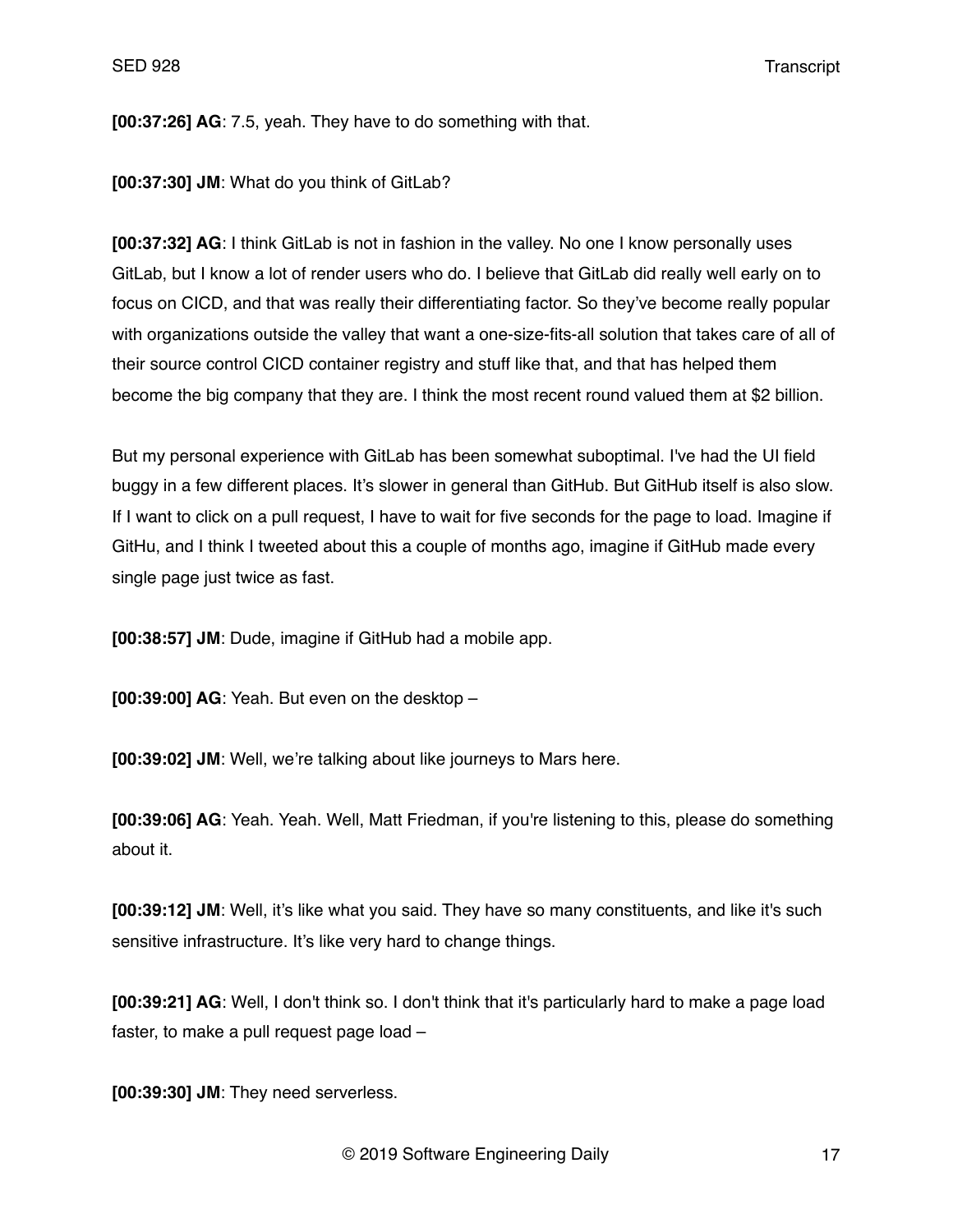**[00:39:33] AG**: Okay. Well, I think that –

**[00:39:35] JM**: Can you guys just put some Lambdas in front of your software?

**[00:39:39] AG**: Yeah. I also think that post-acquisition GitHub is a much better organization. Maybe not yet a much better product, but it's getting there. But I just think that having Microsoft acquire them and having Nat as the CEO and then bringing in other people like Erica, who is now the COO, who was previously a cofounder of Bitnami, which sold recently, I believe, to Cisco or VMware.

I think that having these experienced operators and having the sort of oversight of corporate Microsoft daddy is a huge benefit for GitHub users, because my understanding of GitHub preacquisition was, having spoken to multiple people, there was very little coordinated execution and people kind of just did whatever they wanted. It kind of didn't have –

**[00:40:34] JM**: Halacracy.

**[00:40:34] AG**: I mean, I don't know if I would call it that. For example, everyone had been complaining about these issues with GitHub for years, and it's only after Nat took over that they started addressing them. It was just the people at the top didn't really want to be there. The founding CEO left and some of the other funders left. In the end, it was only one of the founders who was left before the acquisition.

So I think there was a lot of lack of strong management there that eventually made GitHub kind of stagnate, but that is changing. I see those changes pretty much every day actually, and it's really good to see GitHub improve things again. I'm really looking forward to the next few months where I know that GetHub is going to be focusing hard on becoming innovative and fast and nimble again. We'll see. This is actually going to make GitLab's job harder. But it's great to have competition.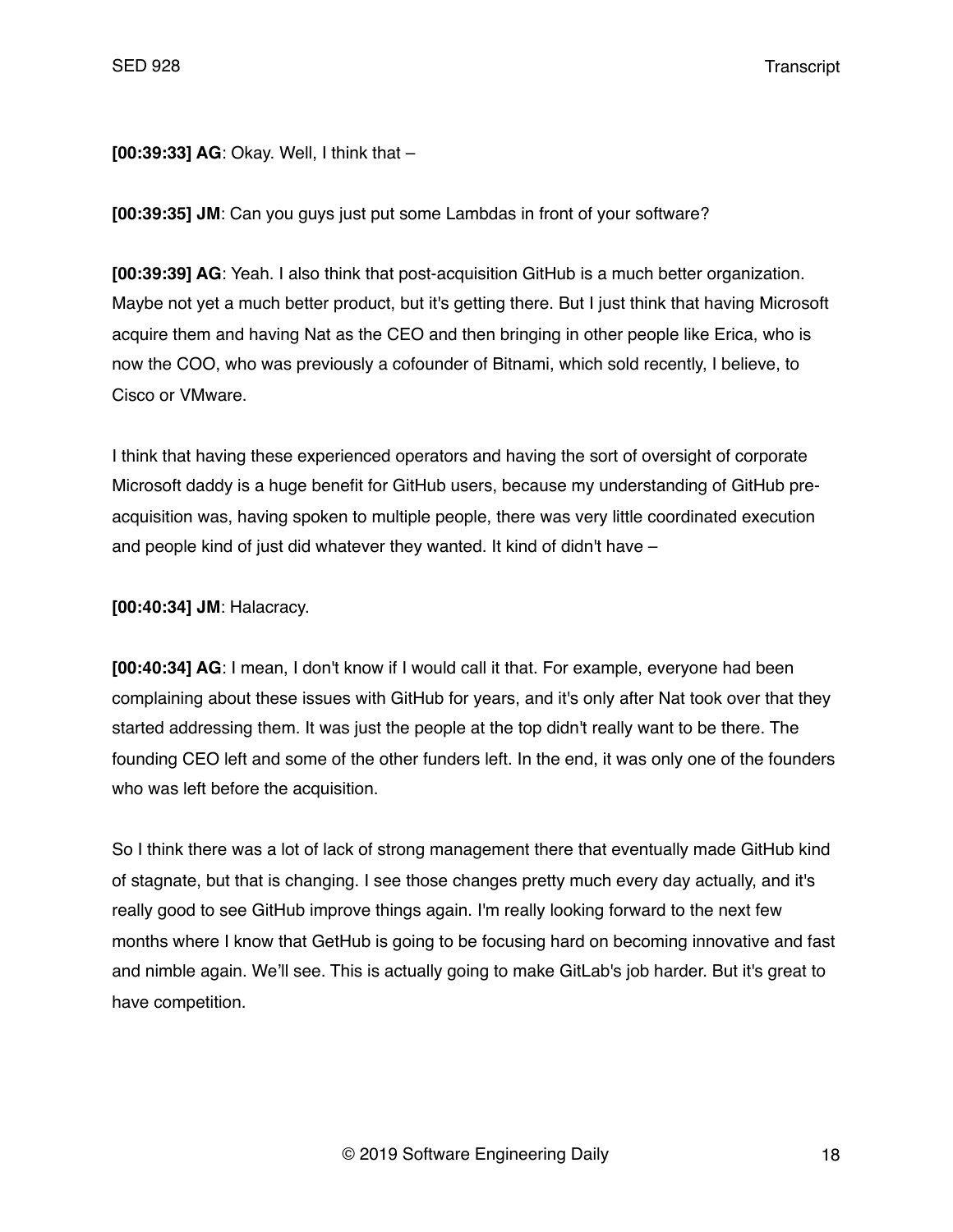**[00:41:41] JM**: Isn't it amazing how the tropes in software industry get turn on their head, because you're like talking with glee about how GitHub got acquired by Microsoft and now it can finally move faster?

**[00:41:54] AG**: I know. Yes. Yeah, I think that was a very special case, where pre-acquisition, the management piece was kind of missing or not as good as it could have been. That doesn't always happen. I mean, most companies that get acquired – I think GitHub was succeeding despite itself. But most companies that are required for that high a price already had great management in place.

So Microsoft didn't acquire GitHub management. They acquired GetHub's users and developers and then they brought in someone who is already at Microsoft but who also was acquired into Microsoft through Xamarin. Nat is not a lifelong Microsoft person. He was the cofounder and CEO of Zamarin, which is a really great .NET-based platform for mobile apps. It's open source. Microsoft acquired them, I believe, two or three years ago, and Nat had been in Microsoft since then.

But he understands developers, and I think there are other people like GitHub who are also now sort of very focused on developers and making sure that GitHub addresses all of these complaints that have piled up over the years.

**[00:43:04] JM**: Speaking of tropes, one thing I'm trying to sort out – This is pretty unrelated to what you do, but the mobile app release process, the app store gates. Do you think the app stores, the layer of manual human review, does that add security to the mobile app ecosystem or does it subtract from it because it slows down the release process?

**[00:43:32] AG**: That's a really good question. I think that it does act as an effective deterrent to people who might try to sneak in malicious applications into at least the Apple App Store. We all know that Google's review process is a lot less stringent.

**[00:43:49] JM**: There is a lot a lot more dangerware on the Android store.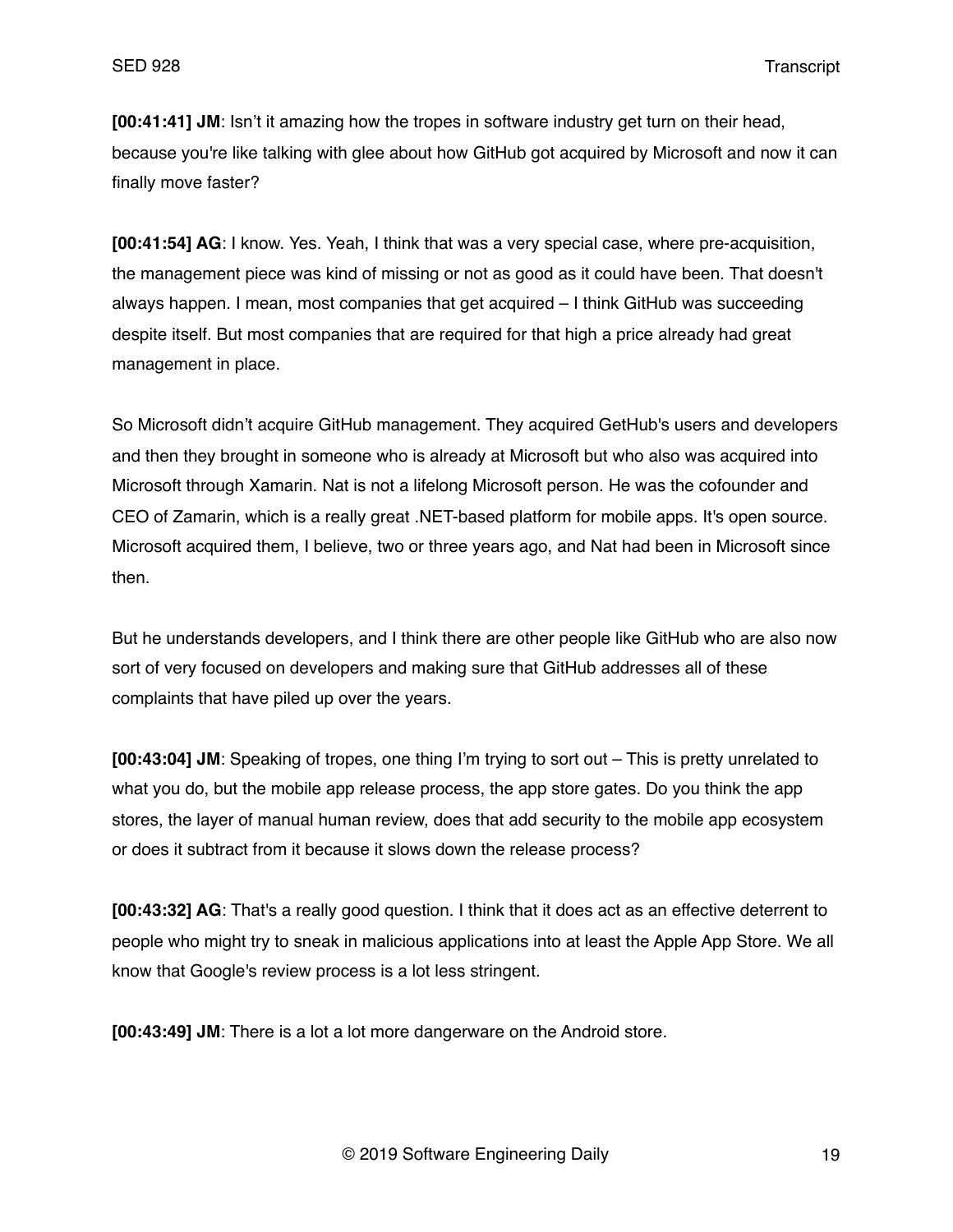**[00:43:53] AG**: Exactly. There you go. I think that the review process helps in certain ways. I think Apple has improved things over time. For example, with React Native, Apple has changed their terms of service that makes things like React Native possible that make the ability to release new features at a higher cadence possible. So it can be frustrating if you're just trying to get your app released ASAP. But that's the space you play in. At least, that's a level playing field for everyone, except Apple, where everyone's apps get reviewed sort of at the same cadence.

I think that in the end, it ends up being good for the consumer that you can't just have a malicious app on your phone as easily as you would if you were to side load them more if you could just install anything from the web on your phone.

**[00:44:47] JM**: Yeah, I don't know. It's so strange, because we don't really have this problem on the web anymore.

**[00:44:53] AG**: But that's also because the browser is a sandboxed environment, and apps have much more permissions than the browser does. Apps actually have to ask for your permission to track your location, to use the camera, to use the microphone. It's the same thing the browsers now. But if something malicious, if a website that's malicious, if you visit it, unless you download something, you're not actually going to infect your machine. Browser makers are making sure that.

So the sandboxing in the browser helps significantly. If we didn't have any of that, if you could just – I mean, going back to the days of people downloading random exe's off of the Internet, which probably still happens, there so many desktop machines that get infected because someone downloaded something that they shouldn't have.

#### [SPONSOR MESSAGE]

**[00:45:55] JM**: If your product has dashboards and reports, you know the importance of making those analytic products beautiful. Logi Analytics gives you embedded analytics and rich visualizations. You don't need to be a designer to get great analytics in your product.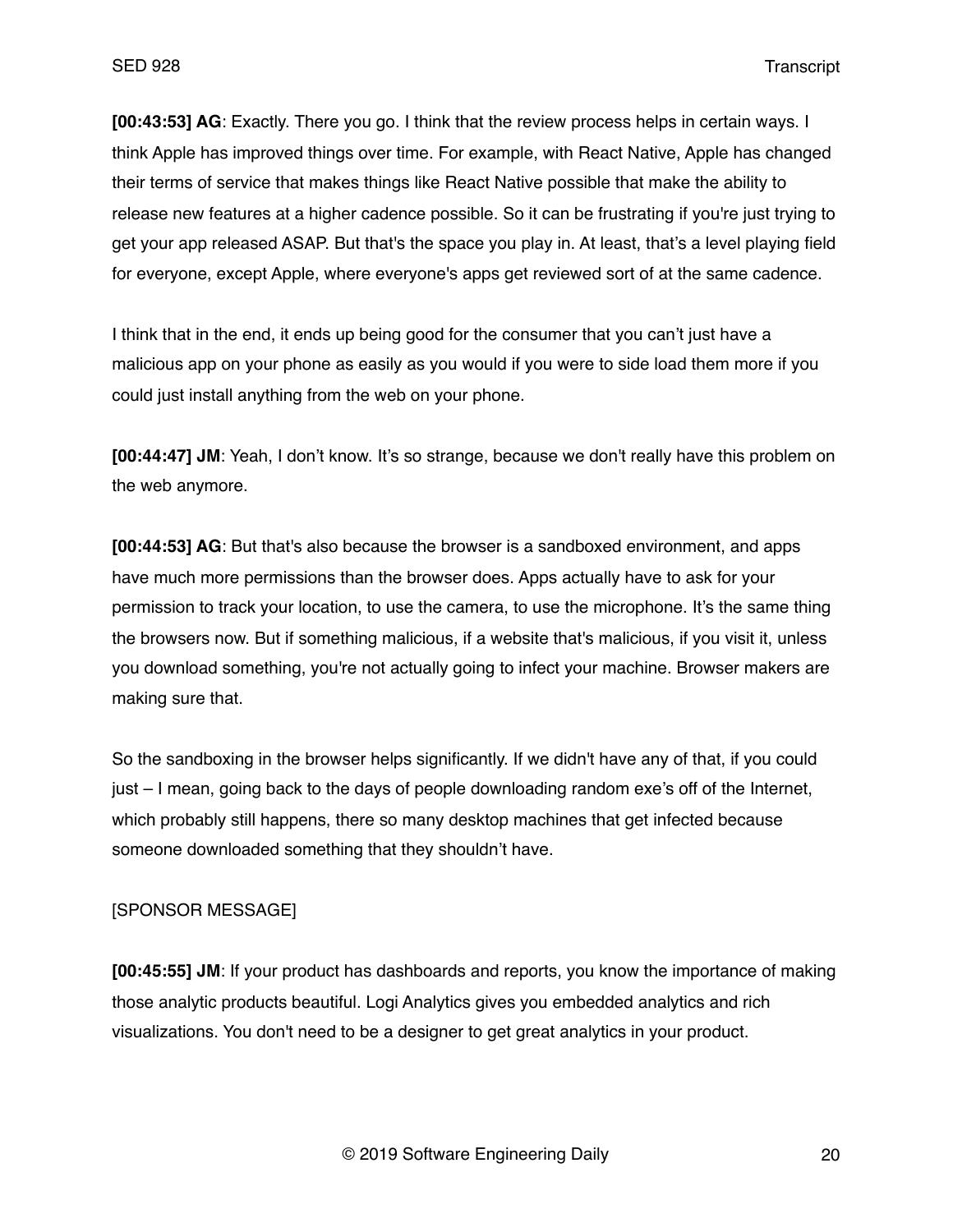According to the Gartner Analyst Firm, the look and feel of embedded analytics has a direct impact on how end-users perceive your application. Go to logianalytics.com/sedaily to access 17 easy changes that will transform your dashboards. That's logianalytics.com/sedaily.

Logi Analytics is a leading development platform for embedded dashboards and reports, and Logi gives you complete control to create your own analytics experience. Logi Analytics has been a sponsor of Software Engineering Daily for a while, and we're very happy to have them. So thanks to Logi Analytics, and go to logianalytics.com/sedaily to find 17 easy changes that will transform your dashboards. You can get better dashboards and reports inside your product with embedded analytics from Logi Analytics.

# [INTERVIEW CONTINUED]

**[00:47:26] JM**: Do you think these are two paradigms that are going to exist for a long time? Because we have this paradigm of the mobile app and then browser app. People have been talking about progressive web apps or some kind of unification of the two. I talked to somebody. I talked to somebody the gVisor team that was talking a lot about like his beliefs around – You're smiling. So you must have some opinions on gVisor. Yeah. I don't know. What do you think? Is it going away or do you think this is like a durable paradigm? Should we start thinking about what can you do in the browser and what can you do in the app?

**[00:47:57] AG**: The only thing I can say on that is it's anybody's guess. It's hard to predict these things five years from now. Who knows? No one could have predicted the way the app store sort of completely took over the world before it was launched. Even Steve Jobs didn't want an app store apparently. Now, that's most of the usage in most people's daily lives.

Will it change? Yes. How it changes? Really hard to say, because you also have a web assembly now and you also have decentralized compute on the blockchain. So what happens there?

**[00:48:37] JM**: Man! Fashion-driven development.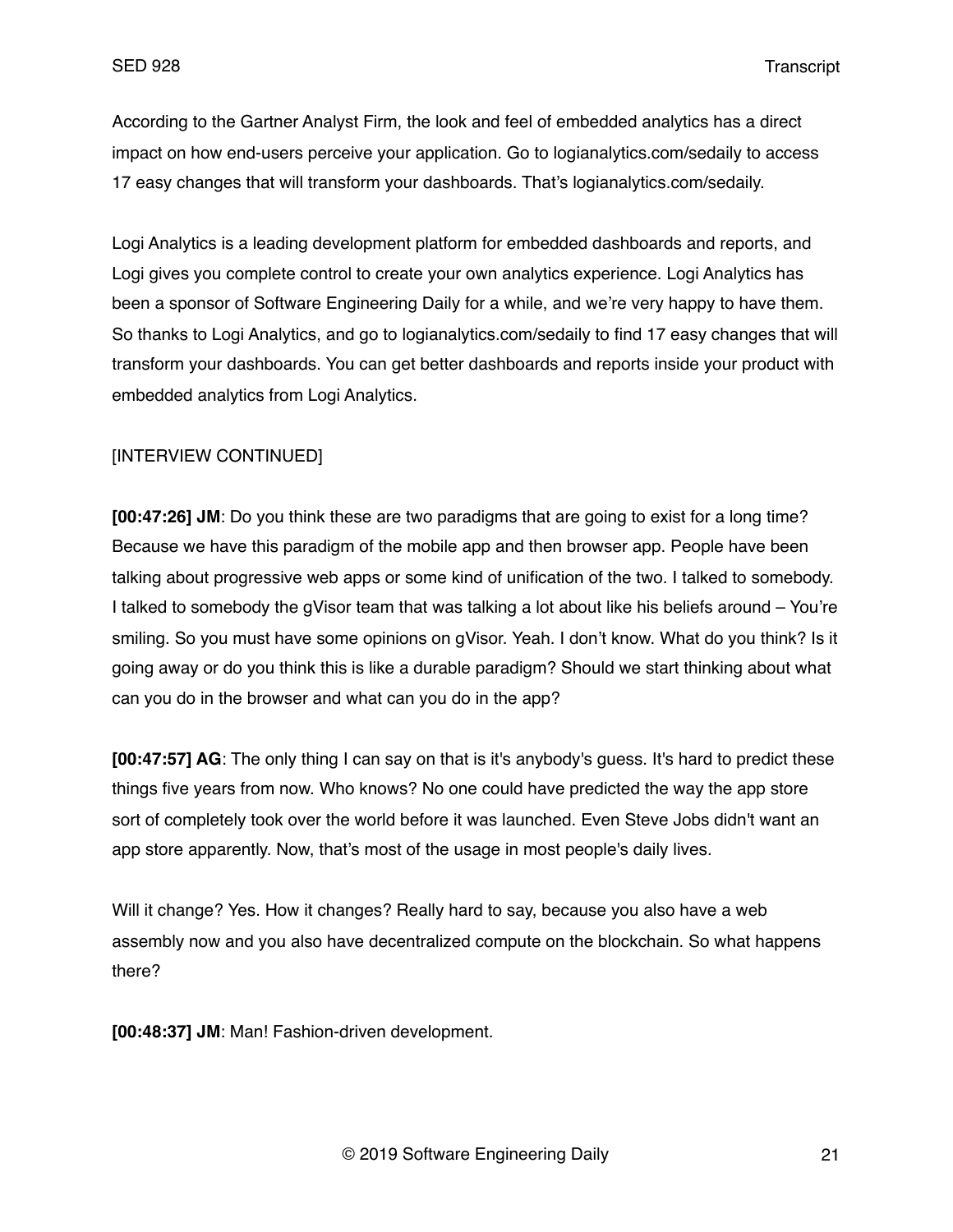**[00:48:39] AG**: Fashion-driven development. Well, I think that there are benefits to WebAssembly for sure.

**[00:48:44] JM**: Oh, yeah. That's for sure.

**[00:48:45] AG**: The same thing applies to compute on the blockchain. Although I haven't seen an example of a great use case for compute on the blockchain. I think it's the thing that people are trying to do. It's a bit of a two-sided market-based problem. It's like building desktop software before you had Windows.

**[00:48:45] JM**: That's one way of looking at it. What I heard, a friend of mine said this to me. He's like, "Why are we even thinking about compute? We don't even have the money thing solved yet. People aren't even using this for money."

**[00:49:20] AG**: Yeah, I agree. But having said that, I almost think that those two things are orthogonal, because sure you can keep worrying about the money part, but that doesn't mean that you should not or cannot use the same technology for something else. So there are people who are trying to do this without dealing with the money part, which I think is pretty interesting. But that's all it is right now.

**[00:49:44] JM**: Do you follow the WebAssembly stuff closely?

**[00:49:47] AG**: Not super closely, but we have Render users who are compiling Rust code for their static websites, and they're basically running Rust in the browser.

**[00:49:58] JM**: That is so fashionable.

**[00:50:00] AG**: Yeah. Well, it's actually super helpful for them, because one of them is using – I think this is a really cool site on Render called emojicamera.com, and they basically take your web cam photo and make that whole photo composed of emojis. It's like pixilated. Yeah, it's fun.

**[00:50:23] JM**: That's on Render?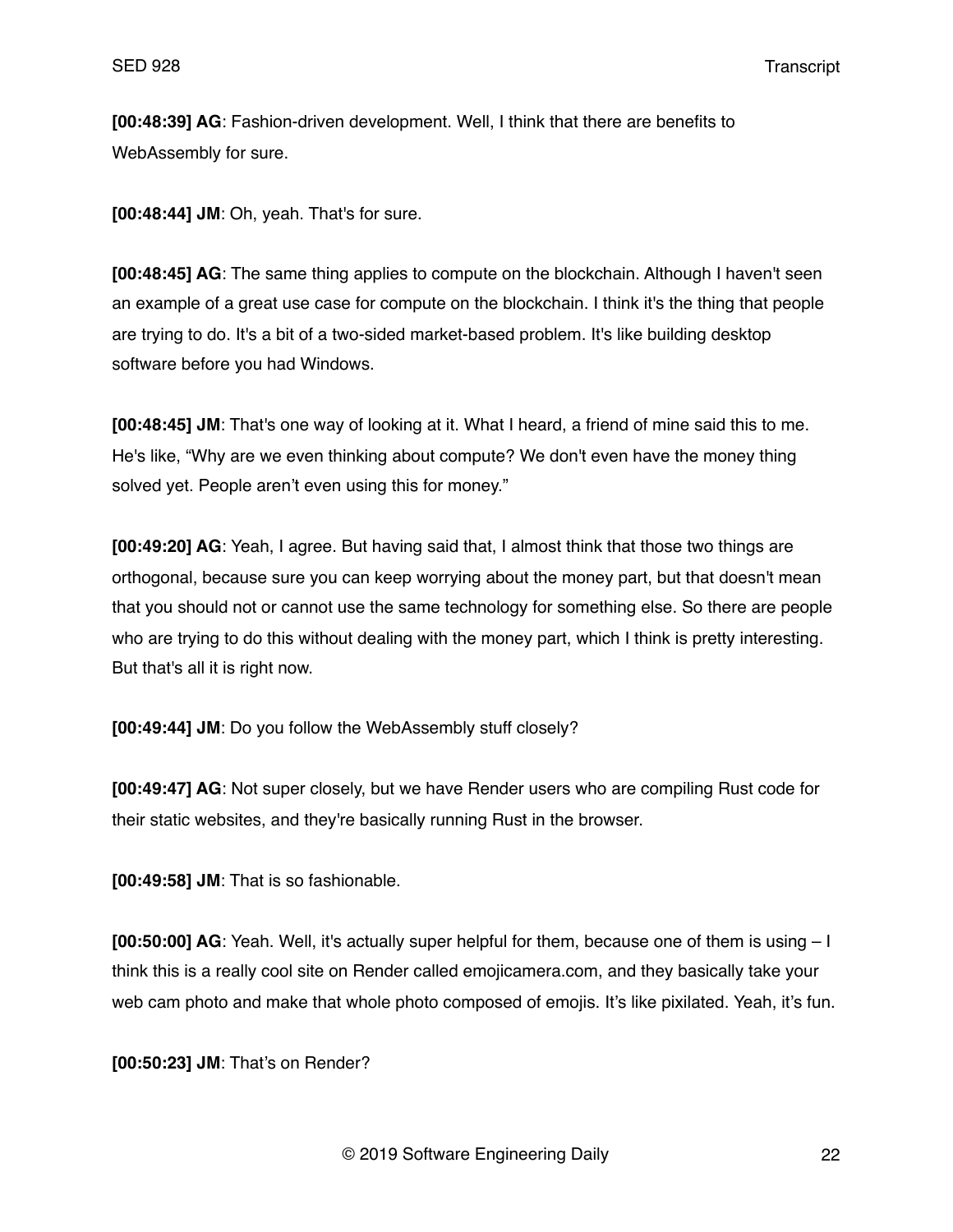**[00:50:24] AG**: It's on Render, yes.

**[00:50:25] JM**: All right! Brought to you by Render.

**[00:50:27] AG**: Brought to you by Render. For sure.

**[00:50:27] JM**: I'm glad mission-critical software is running on your cloud provider. I'm sure the banks are right around the corner.

**[00:50:35] AG**: Hey, I told you, a major presidential campaign is also using Render for everything, and it will become public in a few days, because they have to disclose their spending anyway in a public report. So Render is going to show up in one of those spending reports.

**[00:50:50] JM**: Do you add a presidential candidate to your homepage users or is that like too politicized? People might be like, "I'm not going to use this." It's like, "Don't let a Democrat use our host."

**[00:51:02] AG**: You're resuming it's a Democrat.

**[00:51:04] JM**: Oh, that's true.

**[00:51:05] AG**: Well, I'm not at liberty to say who it is obviously. But to your question, do we add them on the homepage? We struggle with that, for sure, because we think of ourselves as a utility, a neutral platform. Think of Render in many ways as PG&E. If someone uses –

**[00:51:25] JM**: Dude! You have to work on your marketing.

**[00:51:27] AG**: I know. We're not a utility-utility. We're not a government subsidized –

**[00:51:30] JM**: Neither is PG&E. They're a terrible utility.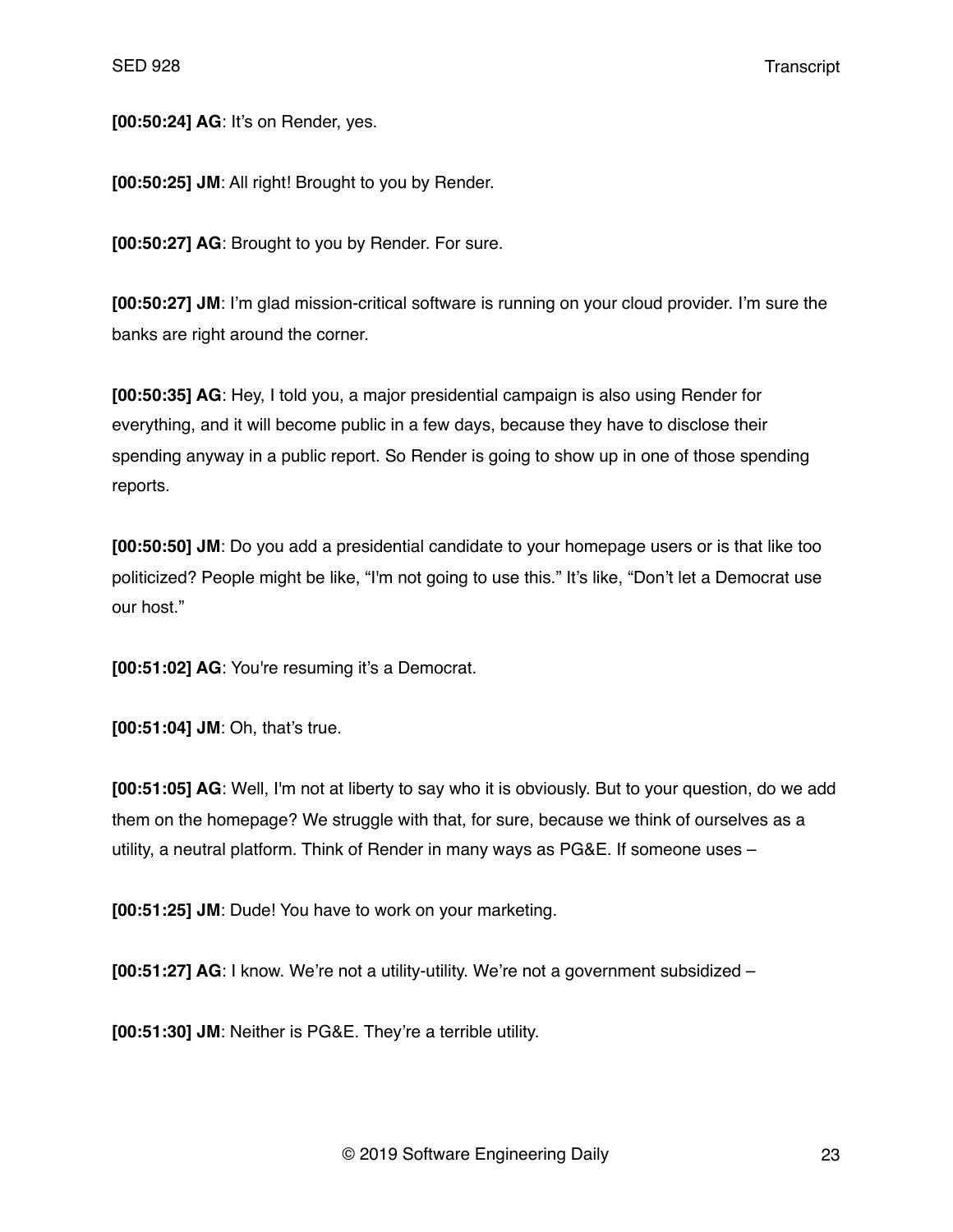**[00:51:33] AG**: Well, sure. But in terms of the things that we can allow and not allow, purely in terms of that, I think they were much more like PG&E than, say, or a Verizon, or some of these telecom operators, or Comcast. Basically, things that are used by all kinds of people, and some of those people are committing crimes using the electricity, and the Internet, and the wireless service that they have.

But at the end of the day, Render is a neutral platform, and we don't – Despite our political, or moral, or ethical beliefs, it is our duty to our users to make sure that we support them as long as they're not doing anything illegal on Render. If we find out that they are doing something illegal, then we're well within our rights to kick them off the platform. But if tomorrow, another presidential campaign from a different party, perhaps an incumbent, decided that they wanted to use Render.

Despite my own personal feelings about it, I think it would be wrong for us to turn them away both as a business decision, but also as a practical decision, because where do you draw the line once you start drawing lines?

**[00:52:55] JM**: What if The Daily Stormer comes on Render?

**[00:52:58] AG**: We'll have to evaluate – We'll have to evaluate if they're doing anything illegal. I mean, if they're not doing anything illegal.

**[00:53:11] JM**: For context, I mean, Cloudflare kicked Daily Stormer off, and they weren't doing anything illegal, right?

**[00:53:15] AG**: Yeah, and that's a decision that Cloudflare took. I believe that every business has to make their choice. I think that hate speech is one of those things that we already have in our terms of service, where – Yeah. In addition to the legality, hate speech is one of the things that we do not allow in our platform. There are other things. We don't love crypto mining on Render. So it's not just the legal part of it, but there are well-defined guidelines.

**[00:53:44] JM**: I wouldn't say hate speech is a well-defined term, but we'll save that for another podcast.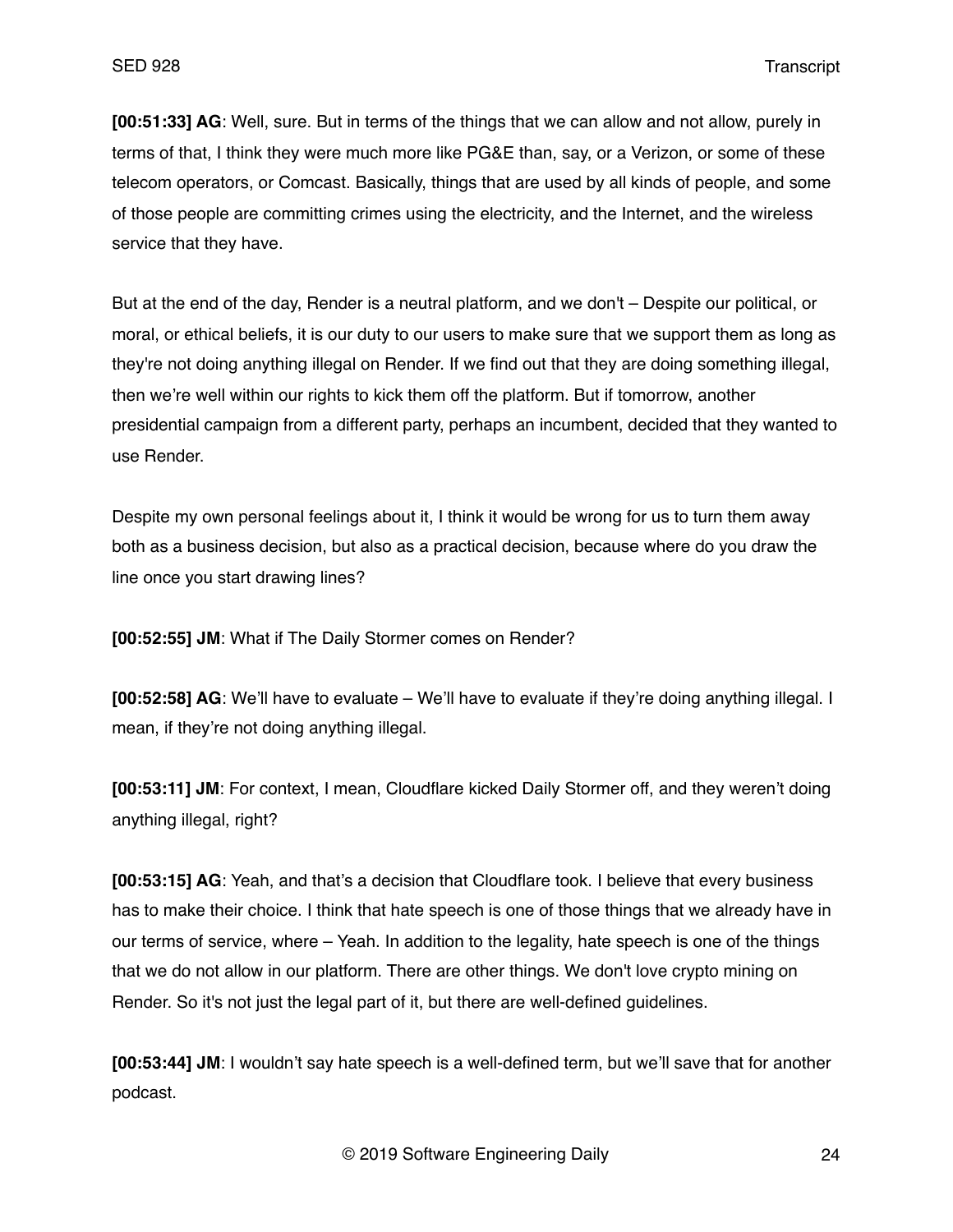**[00:53:49] AG**: Yeah, that's different. That's more of a political thing. That is why I said for The Daily Stormer, I think we'd have to evaluate whether the crossed the hate speech line. If they do, then we won't be able to have them on Render.

**[00:54:02] JM**: I totally interrupted you and hijacked it, but why was it useful for the emoji cam thing to run Rust in the browser?

**[00:54:12] AG**: Because they're doing a ton of processing in real-time, and all those processing is happening. If you were to do it in JavaScript, it would take forever. So they're compiling Rust to WebAssembly and they're using that binary to do all the processing.

**[00:54:28] JM**: Okay. Yeah. Right. Okay. Let's talk a little bit about business. You did raise money. Was it seed or series A?

**[00:54:35] AG**: It was a seed.

**[00:54:36] JM**: Seed. Okay. What are the inefficiencies of the venture capital ecosystem?

**[00:54:42] AG**: I believe a lot of money is still raised based on who you know, and as supposed to pure merit. The people making the decisions do not have all the information, which is why venture capital is not like 10 out of 10 business. It's a 1 out of 10 business.

**[00:55:06] JM**: 1 out of 10. Oh! You mean frequency-wise?

**[00:55:09] AG**: The number of companies that they fund that end up really hitting it out of the park are becoming as successful as they thought they would become is a very, very small fraction of the actual number of companies funded. I think there's a study recently that said they would last 10 years. Most venture capital firms have not had positive returns.

**[00:55:30] JM**: That's such a meaning study.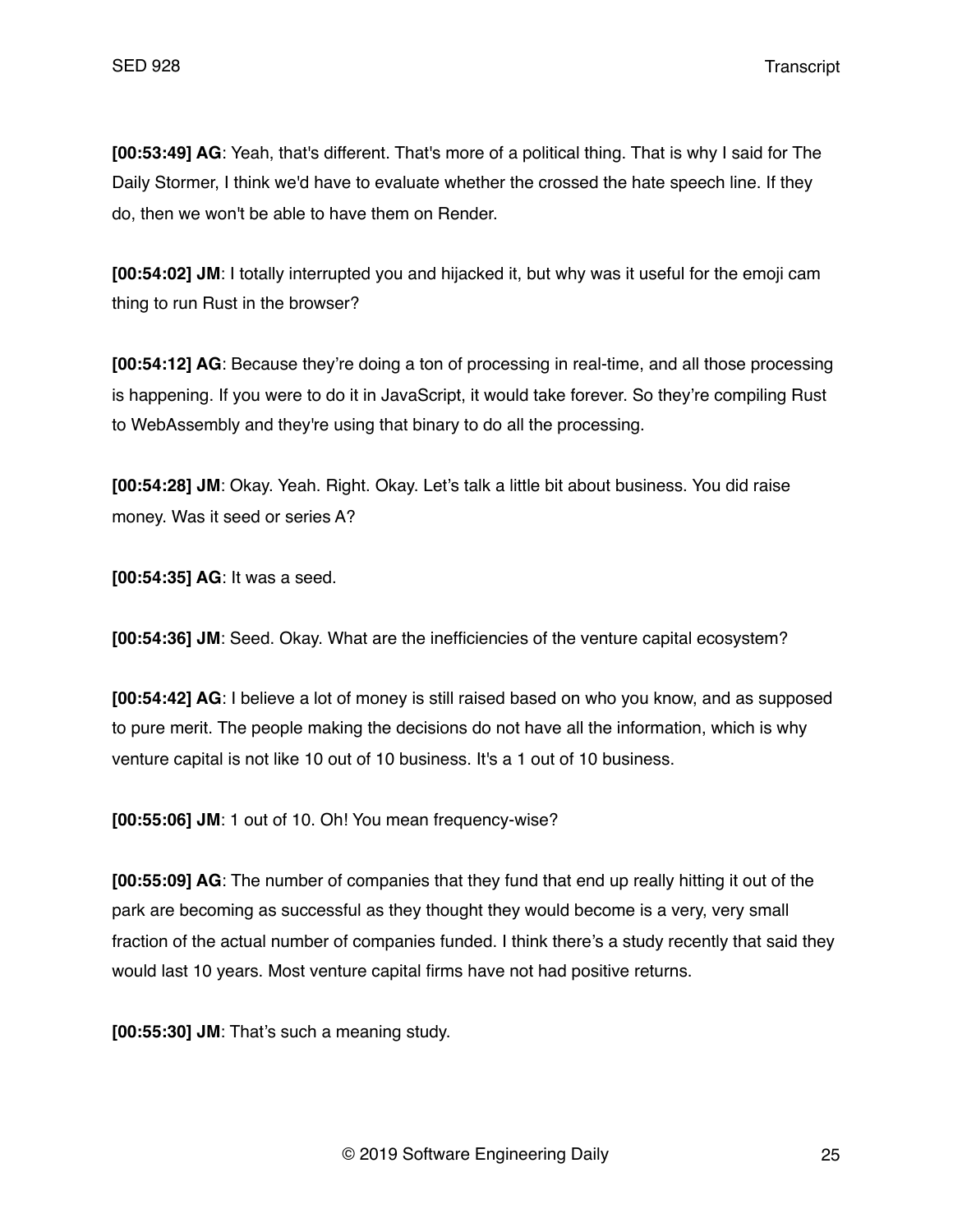**[00:55:31] AG**: I know, but I think it does speak to the fact that venture capital, even though it's essential, is not necessarily, like you said, efficient. Part of the reason for that is the uncertainty of any early-stage project, like you just have to believe something and take a risk or take a bet on something. More often than not, that bet is not going to play out the way you expected. But I believe right now at least, it is hard for people who are not well-connected or who don't fit the typical Indian nation, white male profile to – It is harder for them to raise money. That's changing. I think that more women are entering venture capital, and I think that's a really good thing.

But when I was raising money for my seed, I believe of all the funds I spoke to, I didn't really see a single female partner. I spoke a lot of firms. I did meet – Well, no. I take that back. I think I saw maybe two out of – I don't know, 50 partners, who were female. I hope that changes, and that in itself is also big in efficiency.

Then there are things like politics within firms, where you have to be politically powerful enough to get a deal through. I've seen that happen –

**[00:57:11] JM**: Oh! So it's like win over the associate, and they can't win over the senior leadership.

**[00:57:17] AG**: Yeah, exactly.

**[00:57:17] JM**: That crusty old readership didn't believe in a new cloud provider.

**[00:57:21] AG**: I'm not saying that, but that does happen. It's not just partners over associates. It's also junior partners versus senior partners, like people who've been there for 30 years versus someone who joined two years ago and is still a partner, but is a "junior partner".

**[00:57:42] JM**: I cannot believe people would've passed on you though for any kind of – I mean, speaking of fashion-driven development, I mean, employee number – What were you? Employee number five at Stripe?

**[00:57:53] AG**: Eight.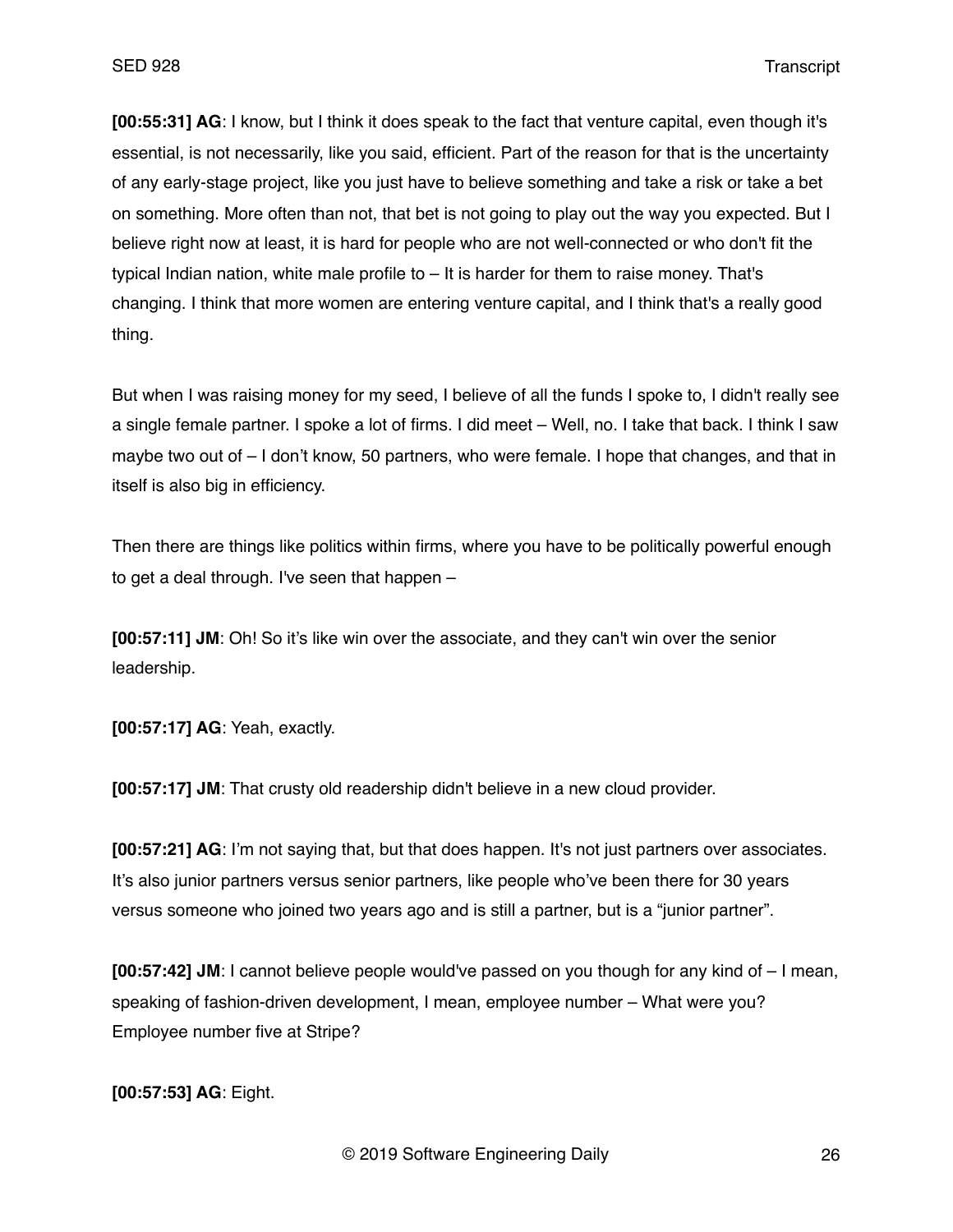**[00:57:55] JM**: What? You fit the fashion bill like nothing else in venture capital. Why would people pass on you?

**[00:58:03] AG**: When I was raising, it was just me and a prototype, and it's very easy to pass on a seed stage company, because you have many more hits to go later in the game especially if you're a well-known firm, because the next round, there is a good chance that I will talk to those firms again. So you have more data and you can choose – So VCs loved to delay as long as possible. So this is another form of delaying things where they might say no initially, and then they end up investing when they think the risk is lower or that the business has been proven out more.

So now, Render's revenue has been growing on average over 50% month-over-month for the last six months. We're much shorter a bit now, and we're serving well over 100 million requests every week and it's really interesting to see the growth in our numbers without any sort of major marketing efforts on our part. We haven't spent any money on marketing specifically. I mean, I think that this interview and the one that we did before, I'm sure they helped, but we're not sort of running any kind of ads anywhere. All our growth has been organic in that sentence, and it's really great to see people moving over from Google Cloud, from DigitalOcean, from AWS, because they don't want to deal with all the crap that they had to deal on these other clouds.

So going back to your question of why someone would pass. People pass for a variety of reasons. People pass because the valuation that I asked for does not fit the model that they have.

**[00:59:57] JM**: At the round where price sensitivity matters so much.

**[01:00:01] AG**: Well, I think that if you are only a seed investor, then you have to have certain investment goals and ownership goals that you want to meet at the seed stage. It makes sense for you to be price-sensitive, because you won't get another chance to get more of the company later on.

**[01:00:22] JM**: Well, it's more like ownership-sensitive rather than price-sensitive.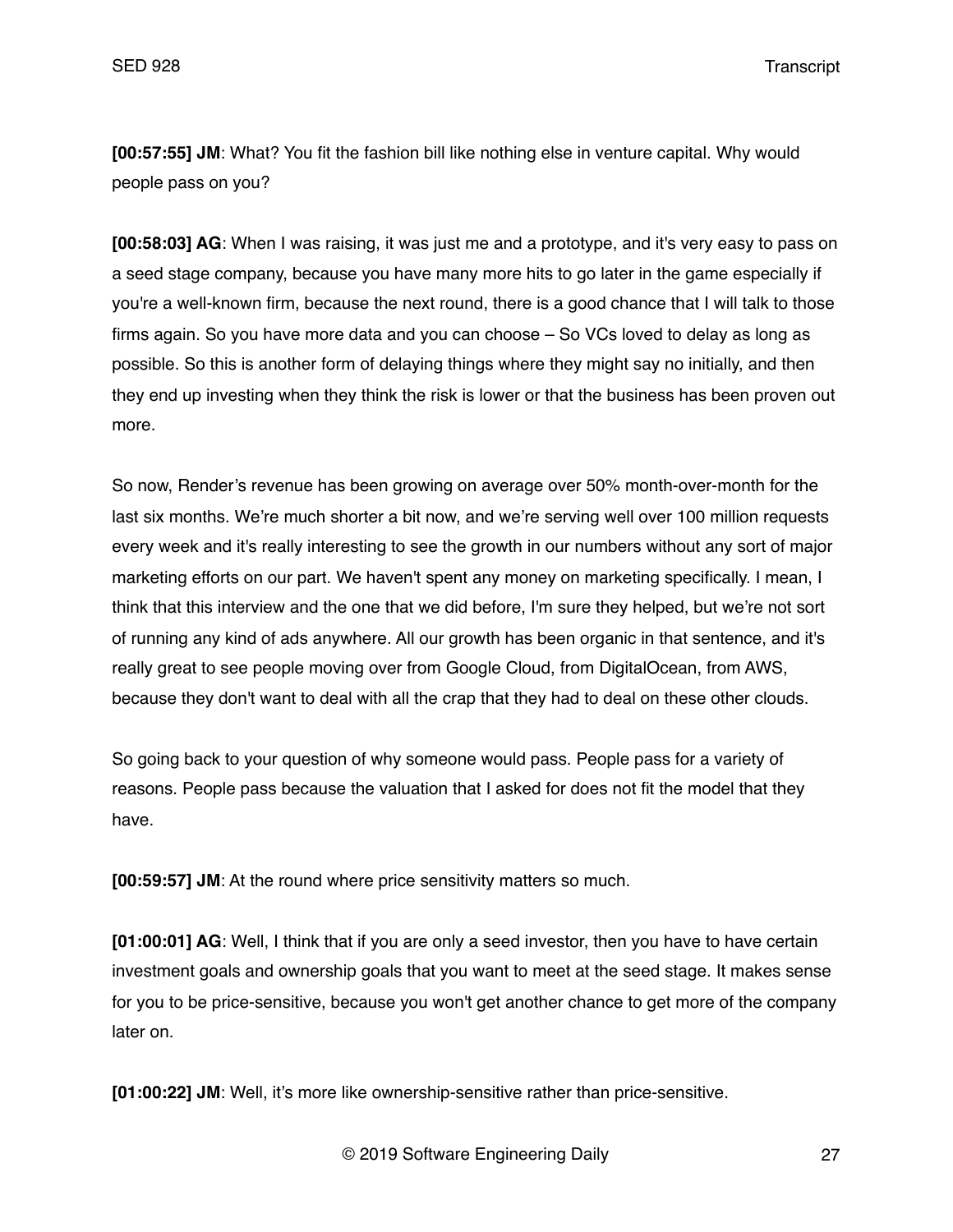**[01:00:25] AG**: They're the same thing more or less, because I only want to give away Xpercent of the company and I want this price. If I say that I want – Hypothetically, if I say that I am only raising \$10 million and I want a valuation of 100 or 50, or let's say 100 for the sake of simplicity, then you get a 10% ownership. But if I was raising 10 million at 50, you'd get 20.

I think you have VCs and most investors have to hit certain ownership targets in every round for it to make financial sense for them if the company does really well. Because if you have like 5% of something that does really well, especially at the seed stage, you'll get diluted significantly as an investor. For some people, it was just like they loved Render, but the price was too high.

**[01:01:20] JM**: The gender side of things, we have a little bit of a discussion about that, you and I, in regards to how it impacts your hiring philosophy.

**[01:01:30] AG**: Yeah.

**[01:01:31] JM**: Can you just tell me a little bit about that?

**[01:01:33] AG**: Sure. I believe really strongly in building out a gender-diverse company from the get go, you can't get to 20 engineers and suddenly realize,"Oh! We have to hire a woman, because now we have 20 guys." It doesn't work that way, because by that time your culture is kind of already set.

**[01:01:56] JM**: Culture compounds.

**[01:01:58] AG**: Yeah, exactly. It is so important to bring in all kinds of diversity, not just gender diversity, as early as possible into the company. So not just so you can have that culture from the very beginning, but also so you can attract people from diverse backgrounds, because they see that this company isn't just a bunch of white and Asian dudes. This is more of a long-term investment as well. But having said that, I think it's very hard to do. Especially when you're a startup trying to go as fast as possible, there is an argument to be made that at a very early stage you should not be thinking about diversity, because all you should be thinking about is trying to get the engineer so you can build the product and get users and grow.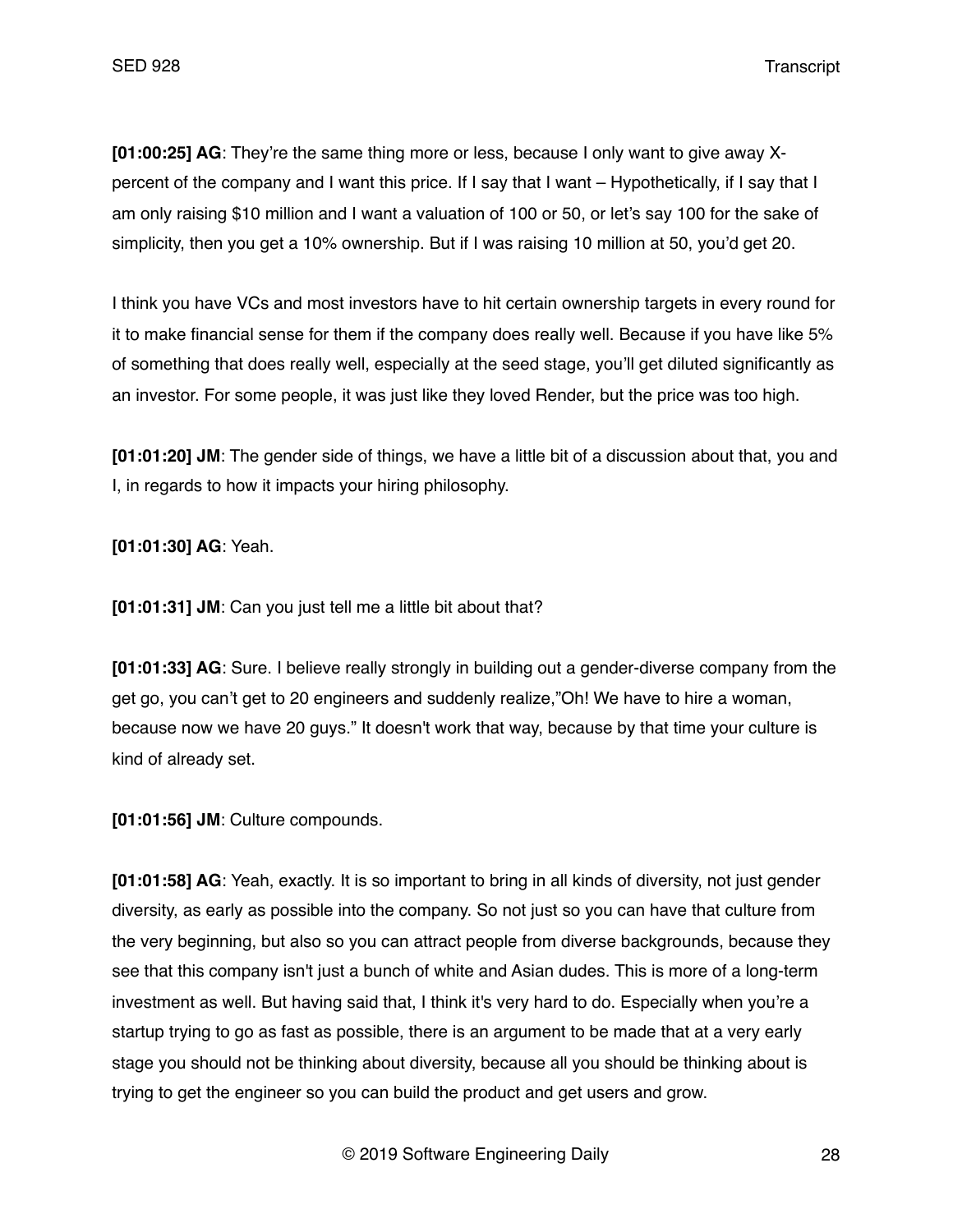I think that if you have the ability or the background and the money and the investors who can support you in trying to build a diverse team, then you should absolutely do that. So we got lucky with Render, because we didn't have any investor pressure in terms of, "Oh, you need to hire these many people by this date." It was all like whatever you want to do. Steve Herrod, who is our lead investor, was the former of VMware.

**[01:03:15] JM**: Previous guest on the show.

**[01:03:16] AG**: Oh, he was?

**[01:03:17] JM**: Twice.

**[01:03:18] AG**: Oh, really? Yeah, he's great. I love him. Has been super supportive of how we hire, and he's savvy.

**[01:03:26] JM**: Good choice investor.

**[01:03:28] AG**: Yeah. I mean, I back channeled him quite a bit. Even when someone's company went south and they were working on Steve, I remember them saying, "Steve was great. Maybe not the fund as much, but Steve was great." Also, I spoke to people who worked with him when he was at VMware. This goes back to saying, if you're raising money, make sure to back channel your VCs and make sure to talk to every company that failed that VC is working with, because when things are going well, nothing really matters. Everyone's happy and people don't really try to make you do things. But it's when things are not going well that the true nature of a VC founder relationship comes out.

**[01:04:16] JM**: The gender diversity stuff, this has always struck me as quite hard to figure how to get early at a company. But I've talked to multiple companies that I have a lot of respect for that have out and out froze hiring at 3 to 4 engineers, because they did not have a female yet. To me, that seems like that's like a strong action and it's – The thing is, like talk is cheap. This is one thing you know.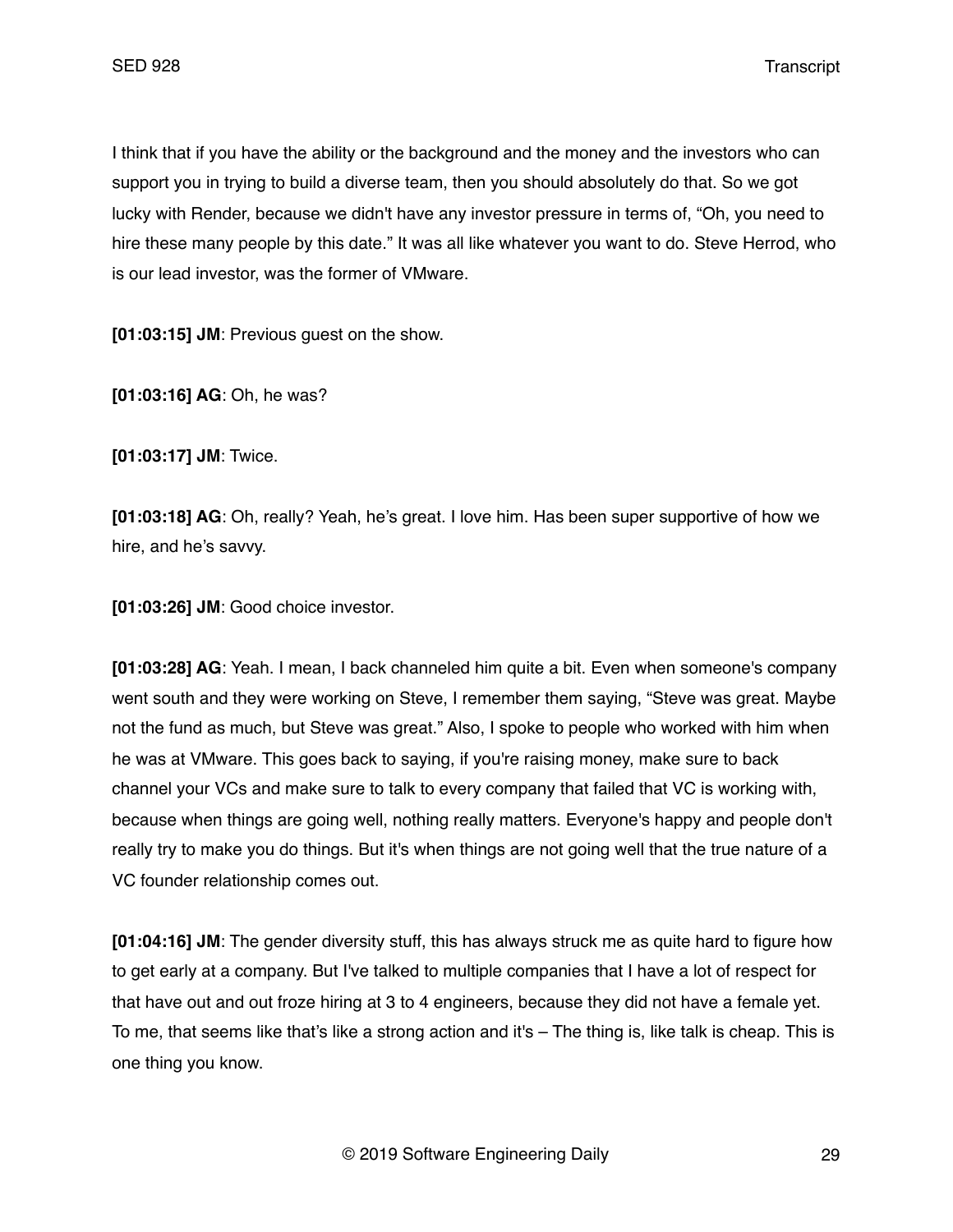**[01:04:46] AG**: Talk is cheap. Yeah, you can talk about it all day long.

**[01:04:49] JM**: Absolutely, and action says a lot.

**[01:04:51] AG**: Yeah. So we did the exact same thing. We froze hiring in terms of talking to male candidates, and we did this for – And we desperately needed people, because we'd launched and our users were looking for all these features that we needed to build yesterday. So was it a collective decision from our team. We were a team of four people back then, and we had just one woman on the team, but we wanted to make sure that it was more evenly balanced. I decided that we would freeze hiring until we could get more women on the team, and it was tough. It was tough as hell.

We interviewed tons of people. We advertised in a lot of different places where it was more likely for female engineers to see Render as a place to work. Then at the end of three months, we gave in, or I think at the end of four months where we said, "You know what? This hasn't worked for us. We'll have to open up the pipeline." Somewhat completely out of the blue and extremely fortunately for us, we were able to hire two engineers who were women right when we gave up. So we had opened up the pipeline to other candidates, but it just so happened that we were able to find two amazing engineers who happen to be female and who are now on the team. Render is now 50% female.

**[01:06:35] JM**: That's a coo. What's hiring like in Silicon Valley in 2019?

**[01:06:41] AG**: Huh! It's hard. Especially as a startup, I think that it's obviously really hard to compete with the crazy salaries that Google and Facebook and all these big corps offer you, not just Google and Facebook, but even companies like Stripe, and Airbnb, and Dropbox are offering, because they had to compete with the Googles and Facebooks as well and they have the cash. So they can afford to offer great salaries.

When you're a seed funded company, you focus much more on equity, and living in San Francisco as we all know is tough on a low salary. So I think it was hard for us in beginning, especially when we hadn't launched. It was hard, but then it became progressively easier. Because after we launched and then we got a ton of user love, and even now when you search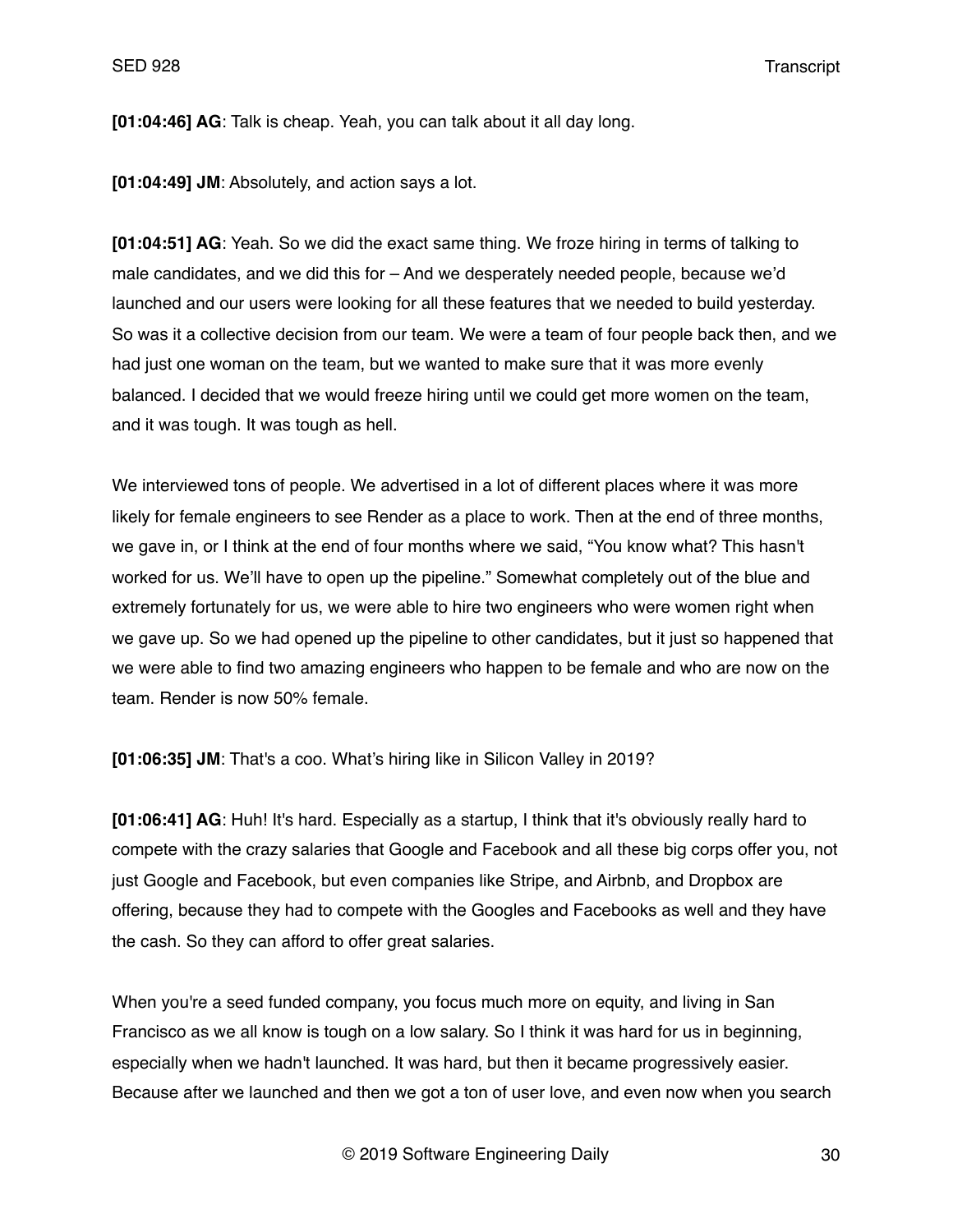for us on Twitter, you'll see a lot of people sort of raving about Render. So there is a lot of social proof now that people can look to and they know that this is the real thing. Whereas before, before launch and before when we were just like two people,

It's like, "I don't know what's going to happen here." I remember joining Stripe before launch and I had no idea what was going to happen, but it seemed like a cool team. I was like, "Yeah, why not?"

**[01:08:06] JM**: Yeah. See, that's funny, because I guess you didn't see it from day one. You didn't realize that this is going to be like the next  $-$ 

**[01:08:12] AG**: No way. No. I mean, I actually refused to talk to them the first time they asked me, because I was also – I don't know if I've mention this, but that I was also the first Stripe user to move away from Stripe to Braintree.

**[01:08:29] JM**: Oh! No way. That's hilarious.

**[01:08:32] AG**: I was, yeah. This was back when Stripe hadn't launched, and a few – This was like early 2011. Stripe's product was just a thin layer over authorize.net and they were trying to build out the real thing, but –

**[01:08:47] JM**: What a brilliant MVP, by the way. The fact that they – What are they like? They've basically found some payment processor that they could kind of  $-1$  quess they would be white-labeling the payment processer with a better UX. It was like API in front of this just service that was –

**[01:09:03] AG**: Fax machine. It was literally an API in front of –

**[01:09:05] JM**: Oh my God!

**[01:09:06] AG**: So people submitted their application form online, and then one of my friends, Dara Buckley, he went and faxed that, printed that out and faxed it to authorize.net.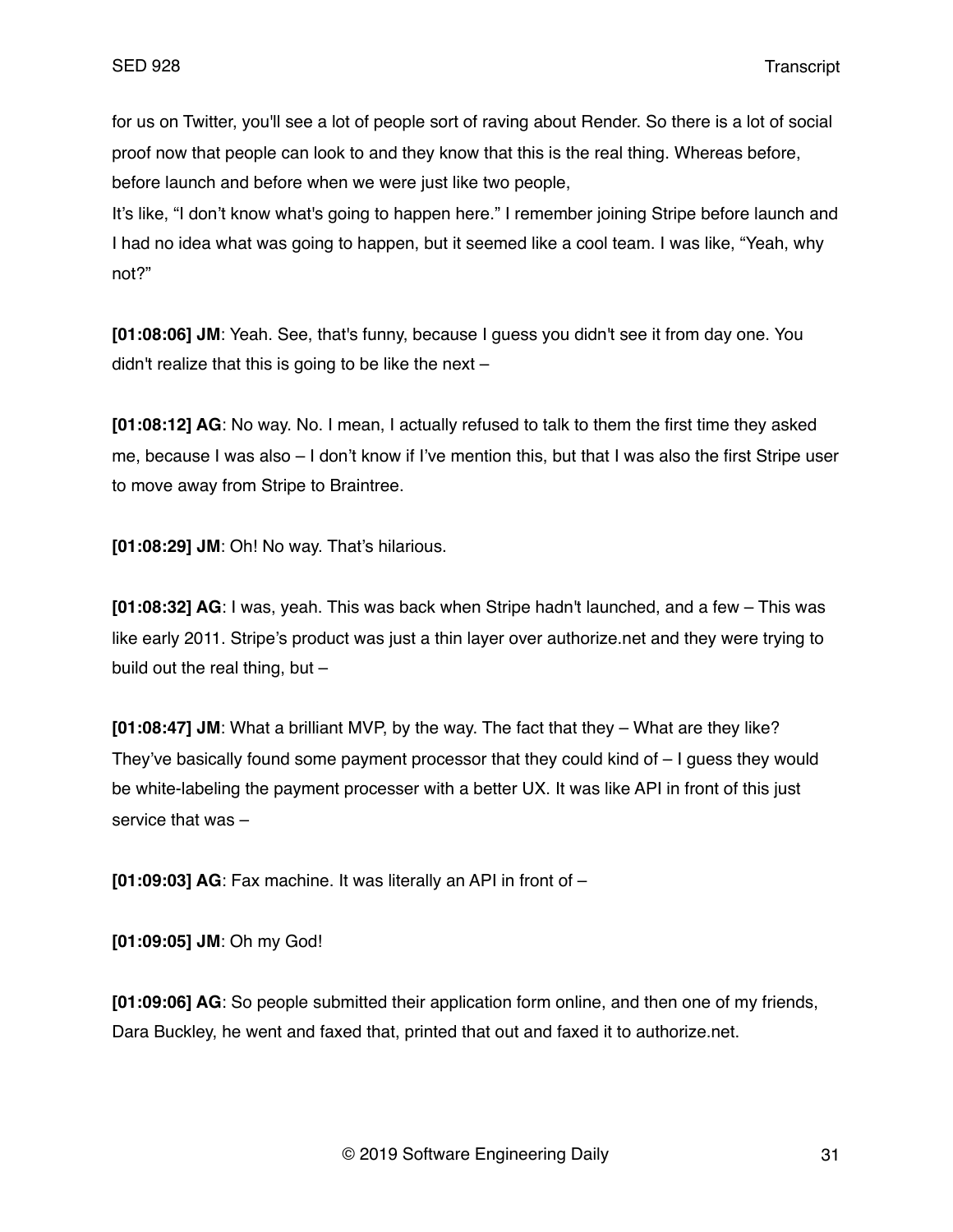**[01:09:19] JM**: Why did you move to Braintree? Just because it was like they were a fax machine API?

**[01:09:24] AG**: No. I didn't know that at the time, but they were missing some key features, and Braintree had been around for like 7 or 8 years by that point.

**[01:09:35] JM**: Man! The Braintree story is agonizing. That company was hard to build.

**[01:09:40] AG**: It was, but at the same time I think that they focused on a segment that in the end ended up not being as significant for them as developers. This is why focusing on developers is just so crucial.

**[01:09:55] JM**: Dude, I think they might've been too early if they would've focused on developers. The Stripe timing was –

**[01:10:00] AG**: Timing is always a part of this, but I think that Braintree could have focused on developers even sooner, because I remember asking Braintree for payments prelaunch before – This was a side project that I was building, and it involved payments, and I had PayPal but I also wanted Braintree to have credit cards right on my site.

They said to me in 2010 – So not long before Stripe launched, and Stripe had already been private beta at the time. They said to me, You either have to have VC funding or you have to have launched." I was like, "This seems to be a bit of a catch-22 situation," because I want to have these credit card payments on my site but they were like, "No. You're too high- risk. We can't accept you."

I mean, they knew that I wasn't doing anything illegal. It was a fairly straightforward thing, but they just didn't want to deal with me. After I launched, they were happy to take me as a user when I switched over from Stripe to Braintree. But then I stayed in touch with Stripe, because I was also having some problems with Braintree and I kind of continued to talk to Stripe about the problems that I was facing. Patrick, who was the CEO, very wisely offered to help me with my Braintree problems also. So we stayed in touch and then he was like, "Hey, do you want to join the company?" I said, "No. I don't."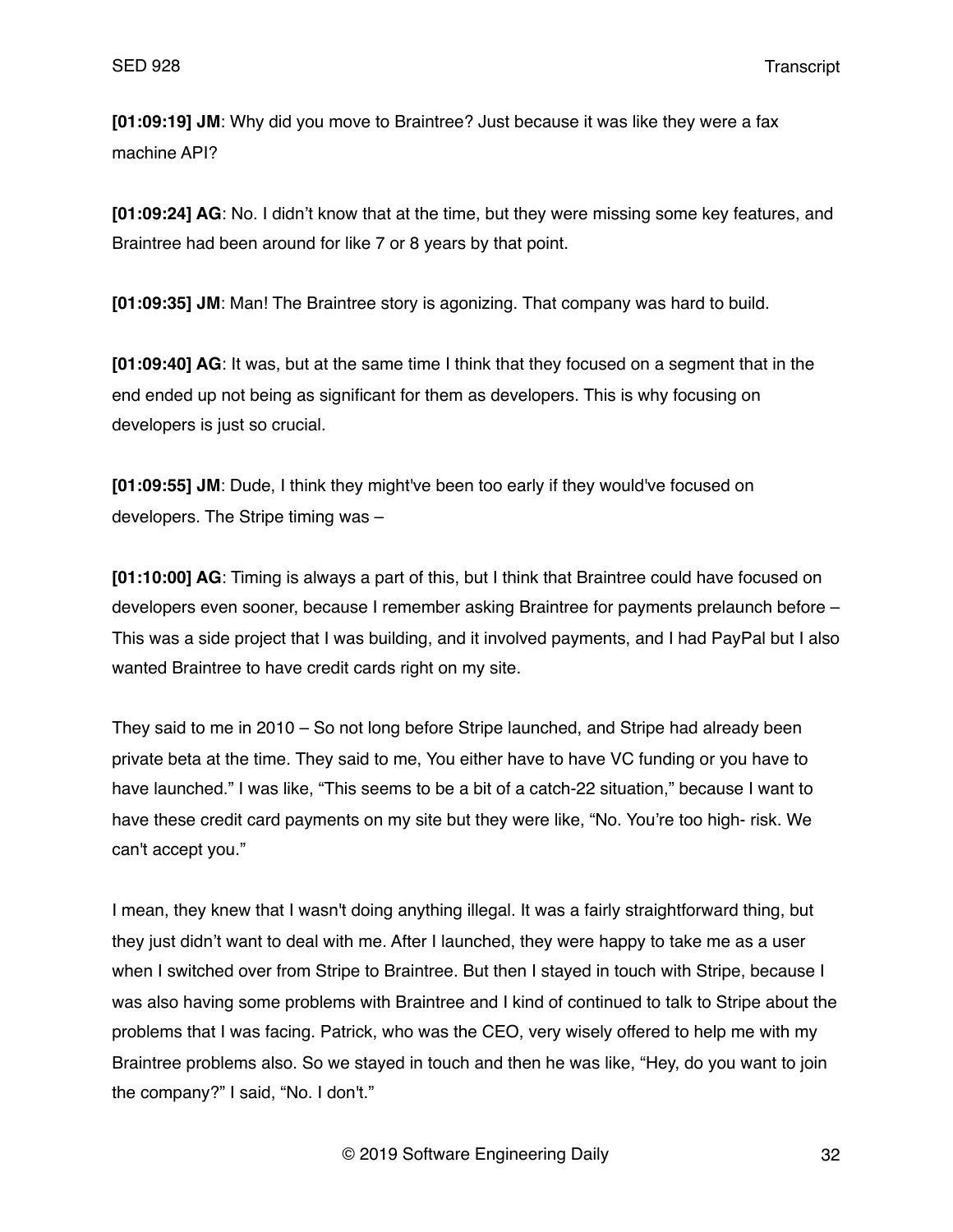Then a couple of months later, my wife was moving to Boston for grad school and I was working from home at the time, and we wanted to continue to live in California. So we decided that I would stay back in California, because she was going to be living in the dorm at MIT and it was good be extremely crazy. So she's going to be busy all the time. So I stayed back, but I did not want to work from home by myself, and I kind of didn't really want to interview anywhere. I was like, "Well, these Stripe guys seem cool and already asked me if I want to join them. Why don't I talk to them again?" I talked to them. I went in on a Friday afternoon, sat there, encoded with them a little bit and got dinner with them, and that was that.

**[01:12:24] JM**: That's an interesting iceberg of a story, and we won't go too much deeper into that. But I guess to wrap up, after spending a lot of time there, what's your perspective on how the Internet of money is going to unfold?

**[01:12:41] AG**: I think it's still very early. I think that we're still in the sort of teenage years of online commerce. If you look at the stats, most commerce is still happening offline and cash is still king in many ways. Obviously, we're going to see more and more and more of that move online in a lot of different ways.

So it's going to be very interesting to see what happens with commerce over the next 10 years, because I've also noticed the resurgence of individual stores online as supposed to just everyone going to Amazon. There are many more stores online that people are buying from that are not Amazon. But that doesn't mean that Amazon isn't growing, right? Obviously, this means that the entire market is growing. As someone who holds stock in Stripe, I am biased, but I think that Stripe is really well-positioned to take advantage of that opportunity.

**[01:13:49] JM**: Totally. Yeah, I also saw Amazon was buying up a bunch of vacant shopping malls. So we may see – You see these interesting cycles.

**[01:13:59] AG**: Oh, it's amazing. Yeah. It's so amazing to be in tech, because everything is changing all the time and the rate of change is accelerating. You can be part of the change and help make a difference. That's what's exciting to me, personally.